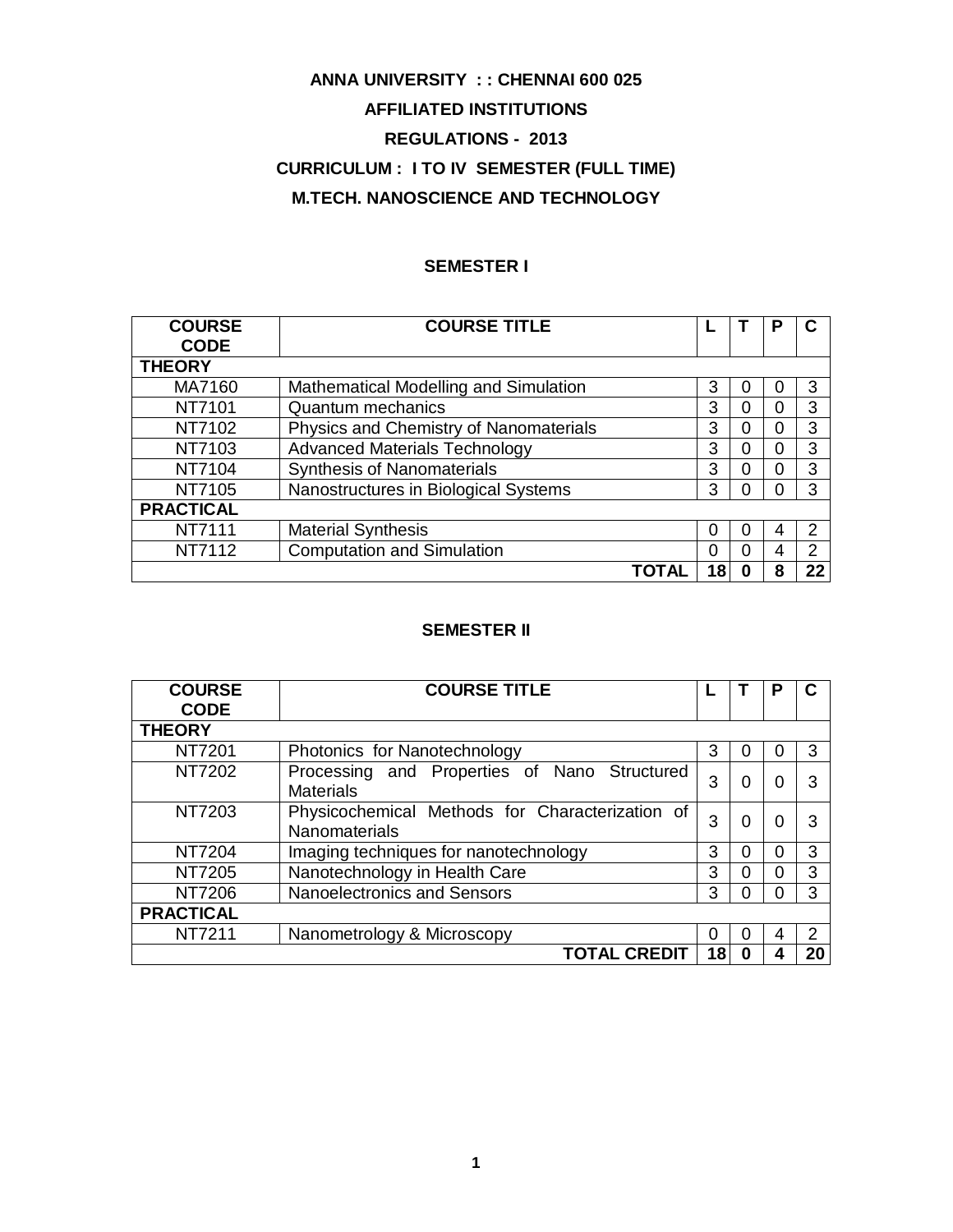# **SEMESTER III**

| <b>COURSE</b>  | <b>COURSE TITLE</b>             |    |   | Р      | $\mathbf c$ |
|----------------|---------------------------------|----|---|--------|-------------|
| <b>CODE</b>    |                                 |    |   |        |             |
| <b>THEORY</b>  |                                 |    |   |        |             |
| NT7301         | Lithography and Nanofabrication | 3  |   | O      | 3           |
| E1             | Elective-I                      | 3  | 0 | $\Box$ | 3           |
| E <sub>2</sub> | Elective-II                     | 3  |   |        | 3           |
| E <sub>3</sub> | Elective-III                    | 3  |   | 0      | 3           |
| <b>PROJECT</b> |                                 |    |   |        |             |
| NT7311         | Project Work (Phase – I)        |    |   | 12     | 6           |
|                | <b>TOTAL CREDIT</b>             | 12 | 0 | 12     | 18          |

# **SEMESTER IV**

| <b>COURSE</b><br><b>CODE</b> | <b>COURSE TITLE</b>       | - | o  | ື              |
|------------------------------|---------------------------|---|----|----------------|
| <b>PROJECT</b>               |                           |   |    |                |
| NT7411                       | Project Work (Phase – II) |   | 24 | $\overline{ }$ |
|                              | <b>TOTAL CREDIT</b>       |   | 24 | 10             |

# **LIST OF ELECTIVES**

| <b>COURSE</b> | <b>COURSE TITLE</b>                                                     | L |   | Ρ        | C              |
|---------------|-------------------------------------------------------------------------|---|---|----------|----------------|
| <b>CODE</b>   |                                                                         |   |   |          |                |
| NT7001        | Top Down Manufacturing Methods                                          | 3 | 0 | 0        | 3              |
| NT7002        | Bottom up Synthesis of Nanostructures                                   | 3 | 0 | 0        | 3              |
| NT7003        | Semiconductor Nanostructures & Nano-particles                           | 3 | 0 | 0        | 3              |
| NT7004        | <b>Nanotechnology for Energy Systems</b>                                | 3 | 0 | $\Omega$ | 3              |
| NT7005        | <b>Molecular Electronics</b>                                            | 3 | 0 | 0        | 3              |
| NT7006        | Product Design, Management Techniques<br>and Entrepreneurship           | 3 | 0 | 0        | 3              |
| NT7007        | Nanocomposites                                                          | 3 | 0 | $\Omega$ | 3              |
| NT7008        | <b>MEMS and Bio MEMS</b>                                                | 3 | 0 | 0        | 3              |
| NT7009        | Chemical Nanotechnology                                                 | 3 | 0 | $\Omega$ | 3              |
| NT7010        | <b>Bionano</b><br>Nanoparticles<br>and<br>Microorganisms,<br>Composites | 3 | 0 | 0        | 3              |
| NT7011        | Optical Properties of Nanomaterials, Nanophotonics<br>and Plasmonics    | 3 | 0 | 0        | 3              |
| NT7012        | <b>Advanced Nano Drug Delivery Systems</b>                              | 3 | 0 | $\Omega$ | 3              |
| NT7013        | <b>Biomolecular Machines</b>                                            | 3 | 0 | 0        | 3              |
| NT7014        | <b>Biosensors</b>                                                       | 3 | 0 | 0        | $\overline{3}$ |
| NT7015        | <b>Biophotonics</b>                                                     | 3 | 0 | 0        | 3              |
| NT7016        | Nanotoxicology                                                          | 3 | 0 | 0        | 3              |
| BY7022        | Nanobiotechnology                                                       | 3 | 0 | 0        | 3              |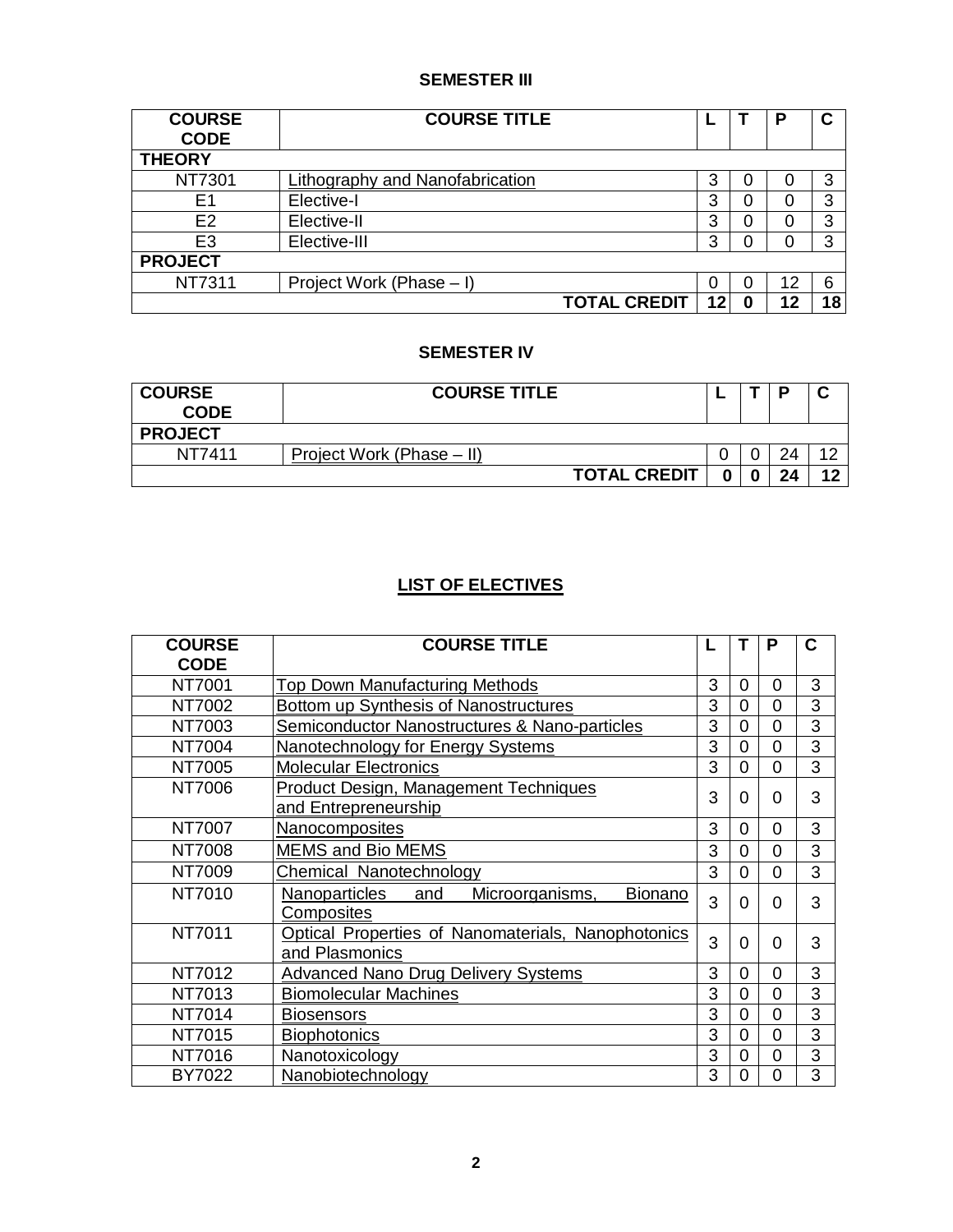**3**

**UNIT I FUNDAMENTAL PRINCIPLES OF NUMERICAL METHODS 9** Numerical data and Numerical operations - Numerical Algorithms - Numerical Programs - Numerical Software - Numerical analysis and Numerical methods - assumptions and limitations in numerical solutions - Numerical differentiation: Using Newton's Forward, backward and divided differences – Numerical integration: Using Trapezoidal, Simpson's and Gaussian quadrature rules in one and two dimensions.

# **UNIT II MATRICES AND LINEAR SYSTEMS OF EQUATIONS 8**

Solution of Linear Systems: Cramer's rule, Matrix Inversion Method, Gauss - Jordan Method, Gauss-Seidel iteration Methods - Eigen value Problems: Power method with deflation for both symmetric and unsymmetric matrices and Jacobi Method for symmetric matrices.

# **UNIT III MATHEMATICAL MODELING 8**

Scientific Modeling - Mathematical modeling - stages of mathematical modeling and life cycle - Advantages of modeling and limitations - Developing model equations - Approximations in Mathematical Model building - first order ODE modeling equations and examples – concept of physical domain and computational domain - process control - Transport phenomena - Variational methods: Rayleigh's method, Ritz method.

# **UNIT IV DIFFERENTIAL EQUATIONS & APPLICATIONS 10**

Solution of differential equations – Initial Value Problems - single step methods Euler method, Runge-Kutta method - Multi step method: Milne's method - boundary value problems – Finite difference approximations to derivatives - Finite difference method of solving second order ODEs - partial differential equations - Classification of second order PDEs - Finite difference approximations to partial derivatives - Elliptic equations: Solution of Laplace and Poisson equations - one dimensional parabolic equation - Bender Schmidt method - hyperbolic equation: one dimensional wave equation.

# **UNIT V SIMULATION & MONTE CARLO METHODS 10**

Basic concepts of simulation - data manipulation, data exchange of the structure, physical simulation - advantages and limitations - properties and processing of materials - Basics of the Monte Carlo method – Algorithms for Monte Carlo simulation - Molecular dynamics simulation - applications to systems of classical particles - modified Monte Carlo techniques - percolation system – variation Monte Carlo method.

# **REFERENCES**

- 1 S.C. Chapra and R.P.Canale, "Numerical methods for Engineers", Tata McGraw Hill, New Delhi, 2002.
- 2 Erwin Kreyzig, "Advanced Engineering Mathematics", John Wiley & Sons, 2004.
- 3 R.J. Schilling and S.L. Harris, "Applied Numerical Methods for Engineers using MATLAB and C", Thomson publishers, New Delhi, 2004.
- 4 F R Giordano, W P Fox, S B Horton and M D Weir, "Mathematical Modeling Principles and Applications", CENGAGE Learning, New Delhi, 2009.
- 5 D. Frenkel and B. Smith, "Understanding molecular simulation from algorithm to applications", Kluwar Academic Press, 1999.
- 6 K. Ohno, K. Esfarjani and Y. Kawazoe, "Introduction to Computational Materials Science from ab initio to Monte Carlo Methods", Springer-Verlag, 1999.

# **TOTAL : 45 PERIODS**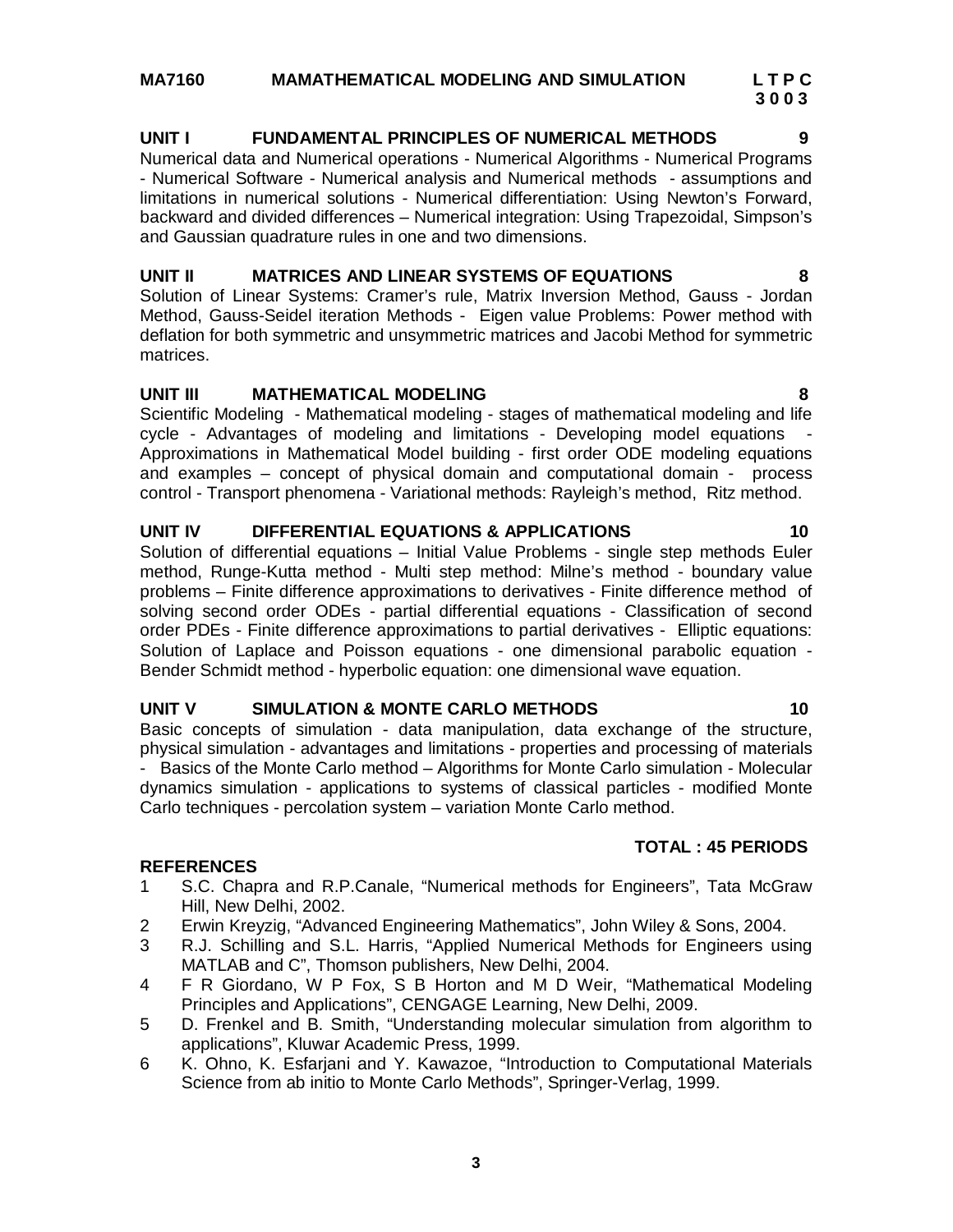# **NT7101 QUANTUM MECHANICS L T P C**

# **UNIT I INTRODUCTION 9**

Inadequate of classical mechanics–Blackbody radiation - Compton Effect - Photoelectric effect – Planck's quantum concepts – Correspondence principle - Wave-particle duality - Schrödinger equation and expectation values - Uncertainty principle.

# **UNIT II BASICS OF QUANTUM MECHANICS 9**

Solutions of the one-dimensional Schrödinger equation for free particle - particle in a box - particle in a cubical potential – Density of states – quantum free electron theory of metals – Electronic states in a quantum confined system – particle in a infinitely deep well potential, linear harmonic oscillator - Reflection and transmission by a potential step – particle tunneling – reflection and transmission coefficient – single particle tunneling – through multiple barrier – Kronig penny model – tunneling in planar barrier – Resonant tunnel diodes – Landauer formula – coulomb blockade.

# **UNIT III OPERATORS AND COMPUTATIONAL LAWS 9**

Linear operator - Hermitian operator - Postulates of Quantum mechanics - Simultaneous measurability of observable - Equations in motion - Linear harmonic oscillator - Operator method - particle moving in a spherically symmetric potential - hydrogen atom - Hydrogen orbitals - Matrix representations of wave functions.

The angular momentum problem - The spin half problem and properties of Pauli spin matrices - Eigen values and Eigen functions of L and L - Eigen values J and J-spin angular momentum – Addition of angular momenta – Clebsh - Gordan coefficients – Computations – Spherically symmetric potential in 3D–3D square well potential.

# **UNIT IV APPROXIMATE METHODS 9**

Time independent and time dependent perturbation theory for non-degenerate and degenerate energy levels - the variational method - WKB approximation - adiabatic approximation - sudden approximation - Klein-Gordon equation - particle in a coulomb field - Dirac's equation for a free particle - plane wave solution - Negative energy states - Magnetic moment of the electron - Radial equation for an electron in general potential many electrons atoms - Hatree equations - Hatree- Fock equation.

# **UNIT V QUANTUM COMPUTATION 9**

Physical proprieties and logic – Physical processes and algorithms – Qubits and quantum circuits – examples of a quantum algorithm – Shor–Grover – Simple programs using quantum concepts – Factorial applications.

# **TOTAL : 45 PERIODS**

- 1. Modern Physics Beiser 6th edition 2009.
- 2. "Quantum Mechanics", I.L. Schiff McGraw Hill book company 1968.
- 3. Quantum Mechanics Bransden and Joachen 2nd edition 2000.
- 4. Modern Physics Beiser 6th edition 2009.
- 5. Quantum Physics of Atoms, Molecules, Solids, Nuclei, and Particles, 2<sup>nd</sup> Edition by Eisberg, Robert; Resnick, Robert, 1985
- 6. Quantum Physics Theory and application, Ajoy Ghatak, Springer 2004.
- 7. Principles of Quantum Mechanics 2nd ed. R. Shankar 2000.
- 8. Quantum Mechanics Vol. 1&2 Cohen-Tannoudji,1997
- 9. S. Abramsky and B. Coecke, Categorical quantum mechanics, Handbook of Quantum Logic and Quantum Structures—Quantum logic, Elsevier (2009).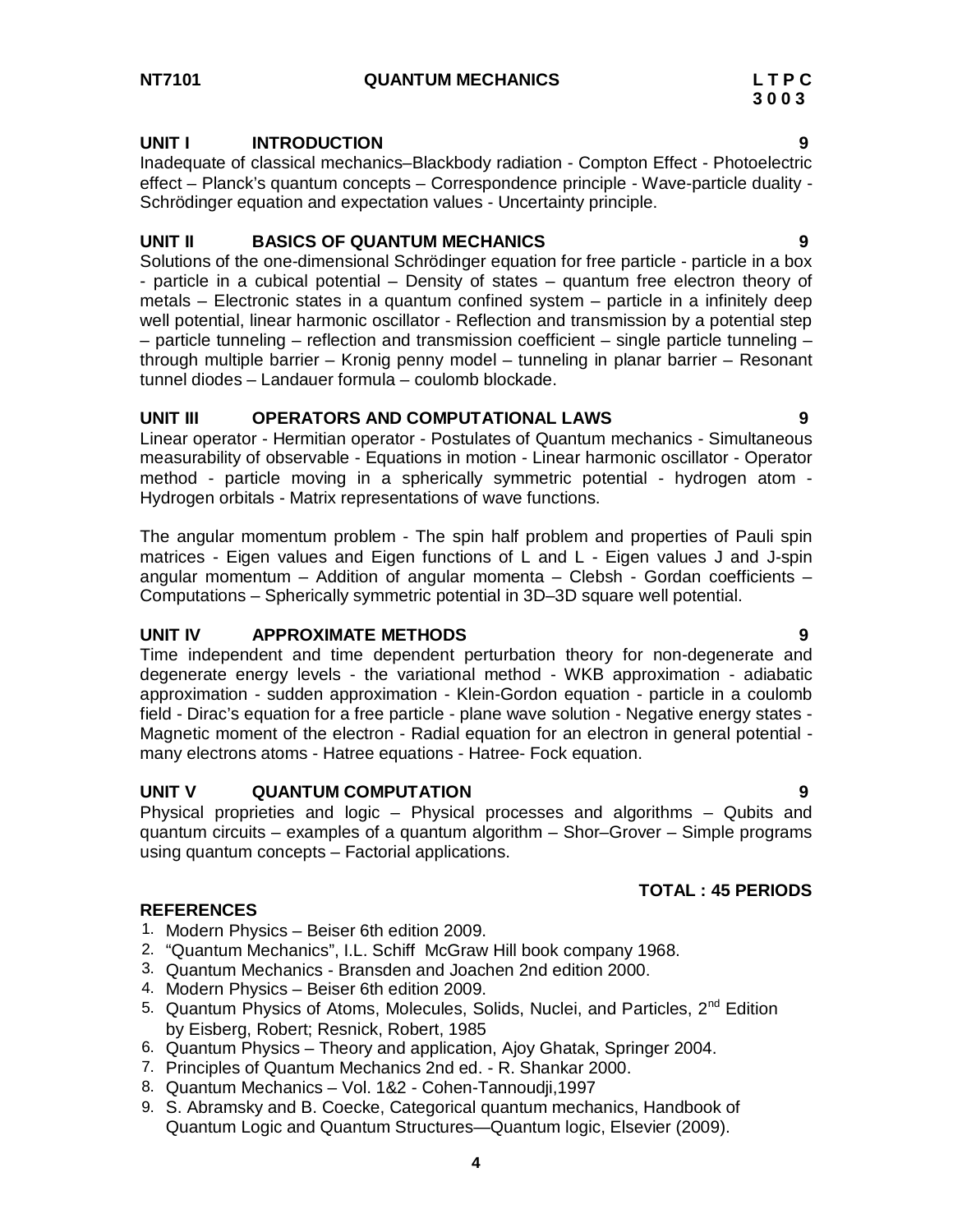# **NT7102 PHYSICS AND CHEMISTRY OF NANOMATERIALS L T P C**

# **UNIT I PHYSICS OF NANOMATERIALS 9**

Size effect on thermal, electrical, electronic, mechanical, optical and magnetic properties of nanomaterials - surface area and aspect ratio - band gap energy - quantum confinement size effect.

# **UNIT II PHYSICAL CHEMISTRY OF SOLID SURFACES 9**

Surface energy – chemical potential as a function of surface curvature - Electrostatic stabilization - surface charge density - electric potential at the proximity of solid surface - Van der Waals attraction potential - Interaction between two particles: DLVO Theory.

# **UNIT III CHEMISTRY ASPECTS 9**

Photochemistry; Electrochemistry of Nanomaterials - Nanoscale Heat Transfer; Transport in Semiconductor Nanostructures; Transition Metal Atoms on Nano carbon Surfaces.

# **UNIT IV NANOSTRUCTURES 9**

Classification of Nanomaterials - Zero dimensional, one-dimensional, two dimensional nanostructures and three dimensional nanostructures - Kinetics in nanostructured materials - multilayer thin films and super lattice- clusters of metals, semiconductors and nanocomposites.

# **UNIT V NANOSYSTEMS 9**

Nanoparticles through homogeneous and heterogeneous nucleation - Growth controlled by surface and diffusion process - Oswald ripening process - influences of reduction reagents - solid state phase segregation.

# **TOTAL : 45 PERIODS**

- 1 K.W. Kolasinski, "Surface Science: Foundations of Catalysis and Nanoscience", Wiley, 2002.
- 2 Joel I. Gersten, "The Physics and Chemistry of Materials", Wiley, 2001.
- 3 A. S. Edelstein and R. C. Cammarata, "Nanomaterials: Synthesis, Properties and Applications", Institute of Physics Pub., 1998.
- 4 S.Yang and P.Shen: "Physics and Chemistry of Nanostructured Materials", Taylor & Francis, 2000.
- 5 G.A. Ozin and A.C. Arsenault, "Nanochemistry :A chemical approach to nanomaterials", Royal Society of Chemistry, 2005.
- 6 H. Hahn, A. Sidorenko, I. Tiginyanu , "Nanoscale Phenomena: Fundamentals and Applications", Springer, 2009.
- 7 Zikang Tang and Ping Sheng , "Nanoscience and Technology: Novel structures and Phenomena",Taylor & Francis, 2003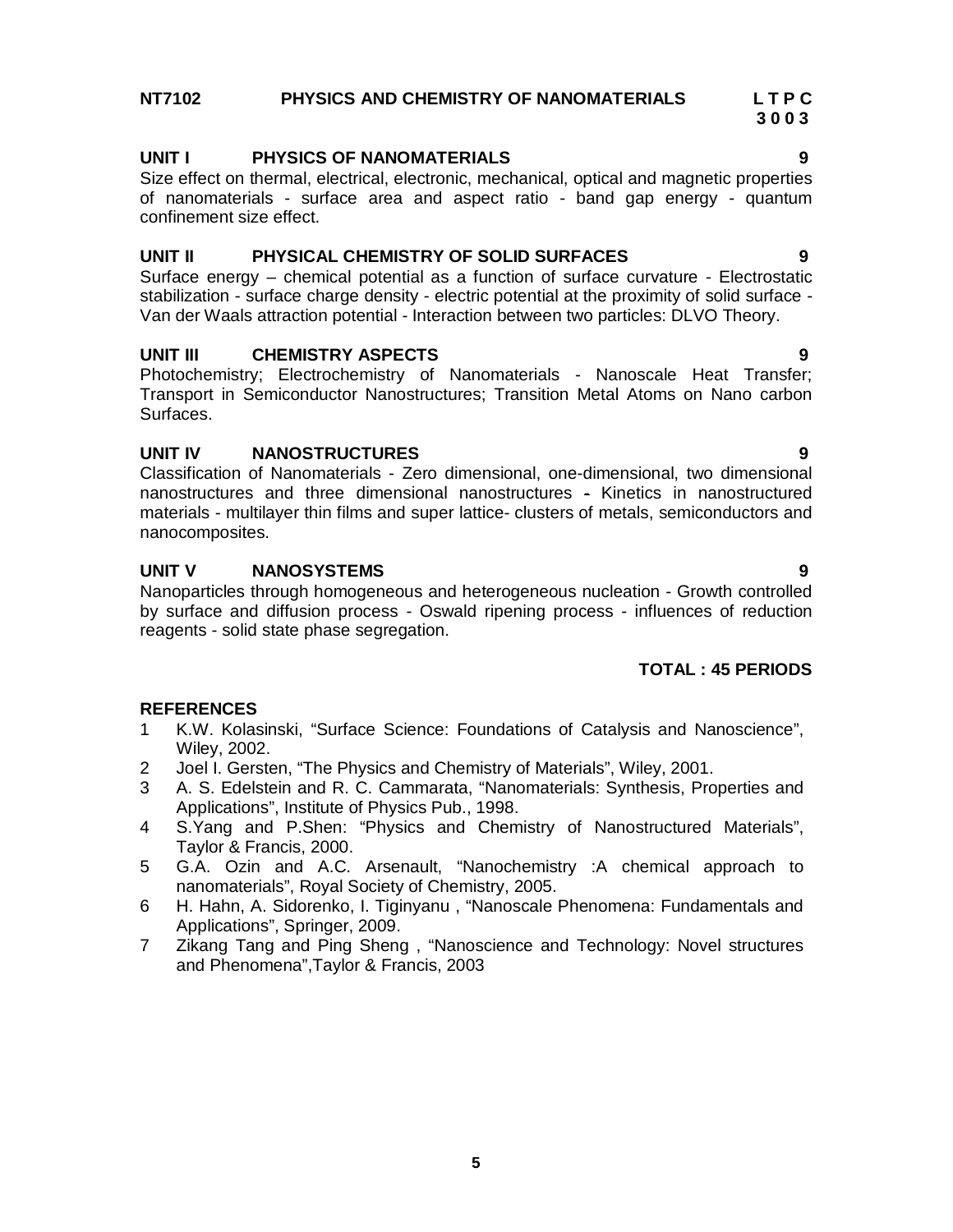# **NT7103 ADVANCED MATERIALS TECHNOLOGY L T P C**

# **UNIT I INTRODUCTION TO NANO SCIENCE 9**

Background to nano technology - Scientific Revolutions-Types of Nano machines and Nanotechnology - Basic principles of Nano Scale materials - Properties of Individual nanoparticles – Metal nano clusters – Magic numbers – Electronic structure – Reactivity – Fluctuations.

# **UNIT II PHASE TRANSFORMATIONS 9**

Phase rule - Phase diagram (one component and two components only) - Fe-C phase diagram - Mechanisms of phase transformation; precipitation in solid solution; transformation with constant composition; order-disorder transformations; Martensitic transformation.

# **UNIT III SMART MATERIALS 9**

Carbon nano tube - New forms of carbon - Types of carbon nano tube - Preparation and purification of CNT - Uses of CNT – Graphene - Shape memory alloys- Shape memory effects, Applications of shape memory alloys - Hydrophobic & Hydrophilic materials & its applications.

# **UNIT IV SEMI-CONDUCTING MATERIALS 9**

Inorganic Semiconducting nano structures, Direct and Indirect bonding characteristics - Types of semiconductors - Doping – Principle of doping - Diffusion - Fick's Law, mechanisms of diffusion; generation of point defects; experimental methods of investigation of diffusion.

# **UNIT V LUMINESCENCE OF SEMICONDUCTING NANO PARTICLES 9**

Importance of Quantum confinement - Fluorescence of nanoparticles – Photoluminescence of doped semiconductor nanoparticles – Shift in photoluminescence peaks – Electroluminescence – Thermo luminescence – Cathodo luminescence – Magneto luminescence.

# **TOTAL : 45 PERIODS**

- 1 Nano technology: Basic Science and Emerging technologies, Mick Wilson, Kamali Kannargare., Geoff Smith Overseas Press (2005).
- 2 Introduction to Nanotechnology, Charles P. Poole, Frank J. Owens, Wiley Interscience (2003).
- 3 Nanostructures & Nanomaterials-Synthesis, Properties, Applications, Guozhong Cao, Imperial College Press (2004).
- 4 Encyclopedia of Nanoscience and Nanotechnology, Edited by H.S.Nalwa, Volume 4, Number 1 2004.
- 5 Nanotechnology: A gentle introduction to the next Big idea, Mark A.Ratner, Daniel Ratner, Mark Ratne, Prentice Hall P7R:1st Edition (2002).
- 6 Fundamental properties of nano structureded materials Ed D. Fioran, .Sberveglier, World Scientific 1994.
- 7 Nano technology ed by Gregory Timp, Springer Verlag, New York 1999.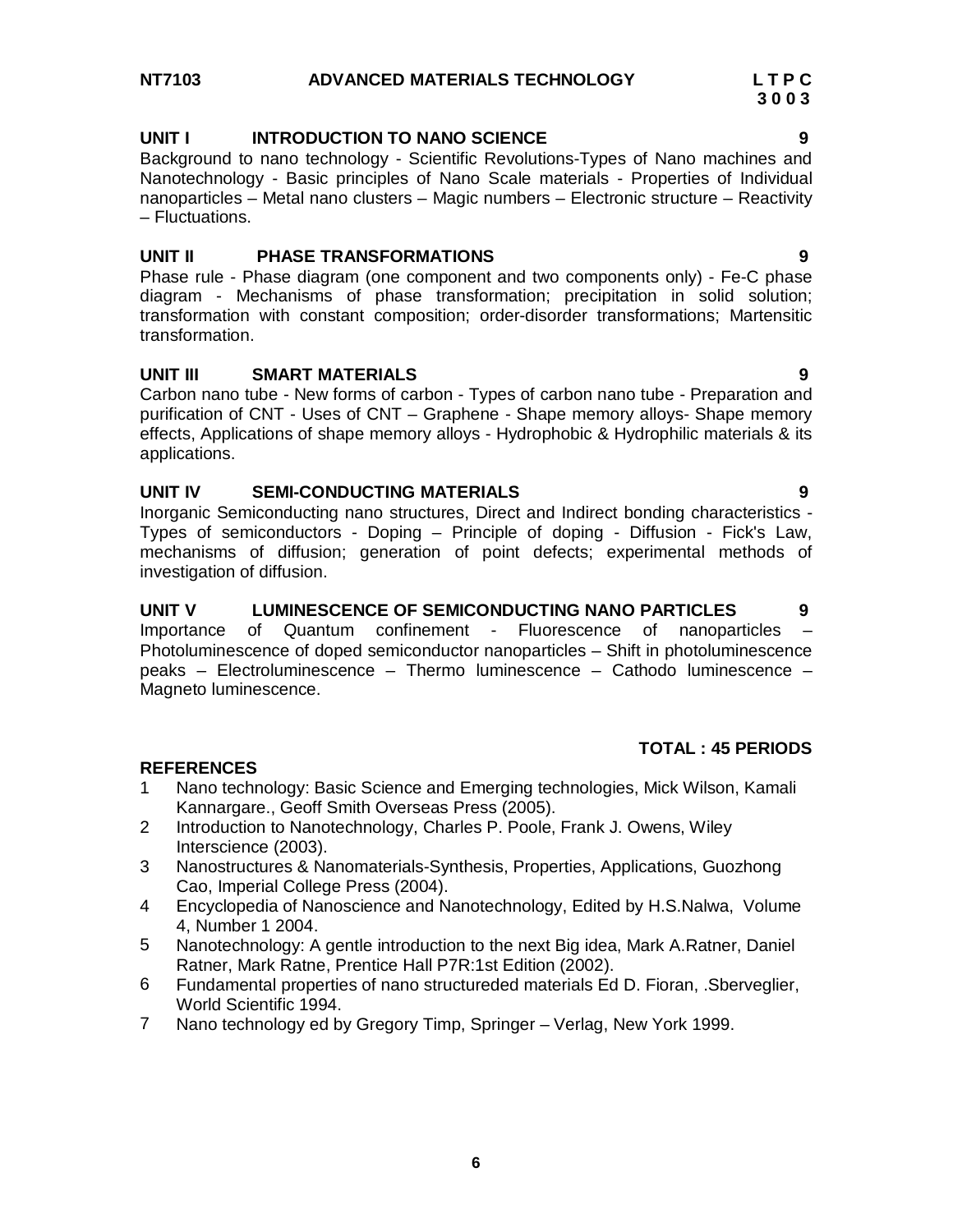# **NT7104 SYNTHESIS OF NANOMATERIALS L T P C**

# **UNIT I VACUUM TECHNIQUE 9**

Inert gas condensation technique – vacuum production - ion pumps – rotary pump – diffusion pump – molecular pump – sublimation pumps – measurement of vacuum – material selection – sealing - degassing - types of gauges - bayard alpert gauge – vacuum ranges of gauges - vacuum systems.

 **3 0 0 3**

# **UNIT II BULK SYNTHESIS 9**

High energy ball mill – types of balls – ball ratio – medium for grinding – limitations in getting required grain size for low melting point materials – typical systems – severe plastic deformation – melt quenching and annealing - Mechano chemical process – Arc plasma - Bulk and nano composite materials

# **UNIT III CHEMICAL APPROACHES 9**

Sol gel processing - Solvo thermal, hydrothermal, precipitation, Spray pyrolysis - Electro spraying and spin coating routes - Self-assembly, self-assembled monolayers (SAMs). Langmuir-Blodgett (LB) films - micro emulsion polymerization - templated synthesis, pulsed electrochemical deposition.

# **UNIT IV PHYSICAL APPROACHES 9**

Vapor deposition and different types of epitaxial growth techniques (CVD, MOCVD, MBE, ALD) - pulsed laser deposition, Magnetron sputtering - lithography: Photo/UV/EB/FIB techniques, Dip pen nanolithography - Etching process: Dry and Wet etching, micro contact printing.

# **UNIT V NANOPOROUS MATERIALS 9**

Nanoporous Materials – Silicon - Zeolites, mesoporous materials – nano membranes and carbon nanotubes - AgX photography, smart sunglasses and transparent conducting oxides – molecular sieves – nanosponges.

# **REFERENCES**

- 1. A. Roth, Vacuum technology, North Holand Pub., II Edition, 1982.
- 2. S.P. Gaponenko, Optical Properties of semiconductor nanocrystals, Cambridge University Press, 1980.
- 3. W.Gaddand, D.Brenner, S.Lysherski and G.J.Infrate(Eds.), Handbook of NanoScience, Engg. and Technology, CRC Press, 2002.
- 4. K. Barriham, D.D. Vedensky, Low dimensional semiconductor structures: fundamental and device applications, Cambridge University Press, 2001.
- 5. G. Cao, Nanostructures & Nanomaterials: Synthesis, Properties &Applications, Imperial College Press, 2004.
- 6. J.George, Preparation of Thin Films, Marcel Dekker, Inc., New York. 2005.

**TOTAL : 45 PERIODS**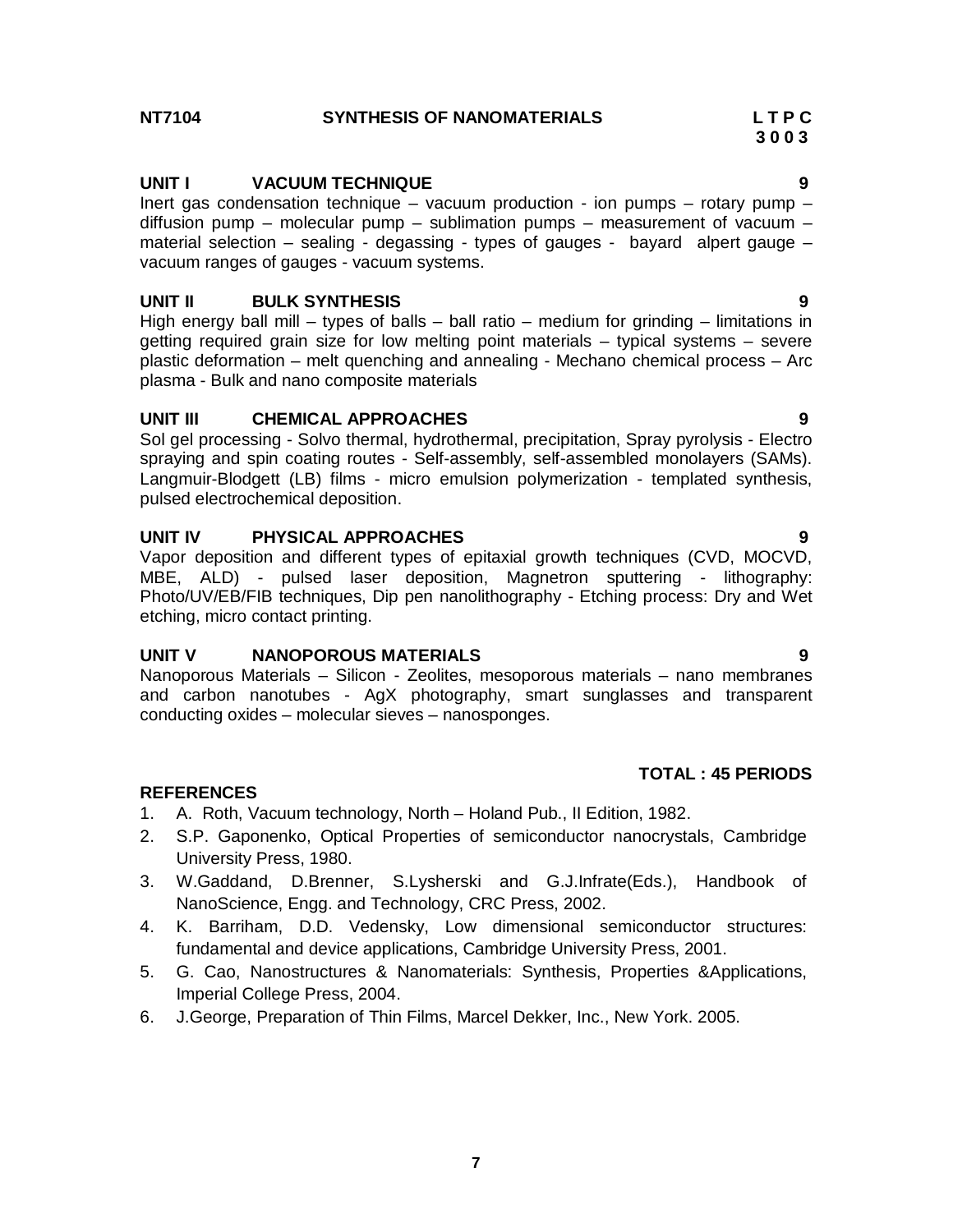# **NT7105 NANOSTRUCTURES IN BIOLOGICAL SYSTEMS L T P C**

# **UNIT I CELL BIOLOGY 10**

Eukaryotic and Prokaryotic cells-Structure and functions - Principle of membrane organization - Membrane transport - Cytoskeletal proteins - Types of cell divisionmitosis and meiosis - Cell cycle and its regulation.

# **UNIT II NUCLEIC ACIDS 10**

Genome structure and organization in prokaryotes and eukaryotes, Experiments to prove nucleic acids as the genetic material - Replication, transcription and translation – mechanism - enzymology and regulation - Central Dogma of life.

# **UNIT III AMINO ACIDS AND PROTEINS 8**

Classification and properties of amino acids - Peptide bond. Proteins - Classification and functions of proteins - Primary, secondary, super secondary, tertiary, quaternary structures and bonding interactions – Enzymes - properties, structure, assay and inhibition – Synzymes - ribozymes.

# **UNIT IV CARBOHYDRATES AND LIPIDS 9**

Classification – Nomenclature – Structure - Function of carbohydrates and lipids.

# **UNIT V METABOLISM AND ENERGY PRODUCTION 8**

Integrative Metabolism of biomolecules - Electron transport chain - oxidative phosphorylation- energy production.

# **TOTAL : 45 PERIODS**

# **REFERENCES**

- 1. R. Cantor, P.R.Samuel, "Biophysical Chemistry", W.H., Freeman & Co., 1985.
- 2. Watson, James, T.Baker, S.Bell, A.Gann, M.Levine, and R.Losick. "Molecular Biology of the Gene", 5th ed., San Francisco: Addison-Wesley, 2000.
- 3. Alberts, Bruce, Alexander Johnson, Julian Lewis, Martin Raff, Keith Roberts, and Peter Walter. Molecular Biology of the Cell. 4th ed. New York: Garland Science, 2002.
- 4. Branden, Carl-Ivar, and John Tooze. Introduction to Protein Structure. 2nd ed. New York: Garland Pub., 1991.
- 5. Creighton, E, Thomas, "Proteins: Structures and Molecular Properties", 2<sup>nd</sup> Ed. New York: W.H. Freeman, 1992.
- 6. B.Lewin, "Genes IX", International Edition. Sudbury: Jones & Bartlett, 2007.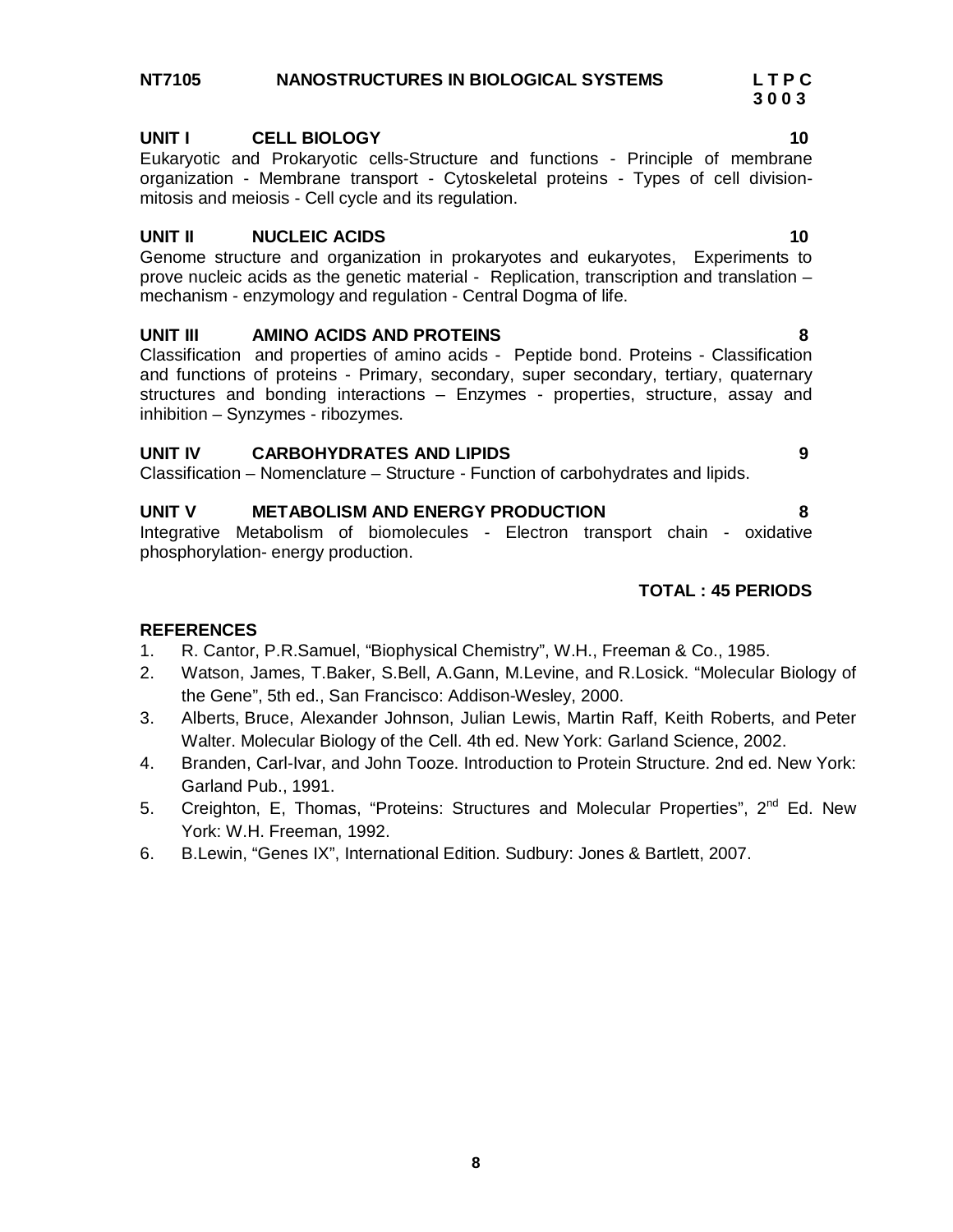

Atleast 80 % of the experiments are to be conducted.

- 1. Chemical synthesis of Ag nanoparticles; UV-Visible absorption of the colloidal sol; Mie formalism; Estimation of size by curve fitting
- 2. Chemical synthesis of CdS nanoparticles; Optical absorption spectra; Band gap estimation from the band edge
- 3. Aqueous to organic phase transfer of Ag and CdS nanoparticles; Confirmation by UV- Visible absorption
- 4. Microwave assisted polymerization synthesis of ZnO nanowires.
- 5. Sol gel synthesis of metal oxide (ZnO, TiO, CdO) nanoparticles.
- 6. Mechanical ball milling technique to oxide ceramics preparation: crystallite size measurement by XRD.
- 7. A bio leaf extraction route to Ag/Cu/Fe nanoparticles.
- 8. Electro spinning of polymer nanofibers: surface morphology by SEM
- 9. Hydrothermal synthesis of ZnS Nanorods: Nanorods formation by SEM analysis
- 10. Synthesis of aqueous ferro fluid by chemical method
- 11. Nano crystalline copper metallic powder by polyol method
- 12. Metallic Ni particle by chemical reduction method
- 13. Multi ferrites bimetallic nanoparticles synthesis
- 14. Synthesis of core-shell nanoparticles

**TOTAL : 60 PERIODS**

# **NT7112 COMPUTATION AND SIMULATION L T P C 0 0 4 2**

Atleast 80 % of the experiments are to be conducted.

- 1. MATLAB programme to plot the first four Eigen functions of a one dimensional rectangular potential well with infinite potential barrier.
- 2. Numerical solution of the Schrodinger wave equation for a rectangular potential well with infinite potential barrier using MATLAB programme.
- 3. Toy model in molecular electronics: IV characteristics of a single level molecule.
- 4. To determine the lattice constant and lattice angles for atomically resolved STM image of HOPG (Highly Oriented Pyrolytic Graphite using offline Scanning Probe Imaging Processor (SPIP) Software.
- 5. To determine the surface roughness of raw and processed AFM images of glass, silicon and films made by different methods using offline SPIP software.
- 6. Simulation of I-V Characteristics for a single Junction circuit with a single quantum Dot using MOSES 1.2 Simulator.
- 7. Study of Single Electron Transistor using MOSES1.2 Simulator.
- 8. Molecular Modelling and Simulation for Benzamide, Styrene, CNT using Material studio.
- 9. Digital Image processing using Matlab

# **TOTAL : 60 PERIODS**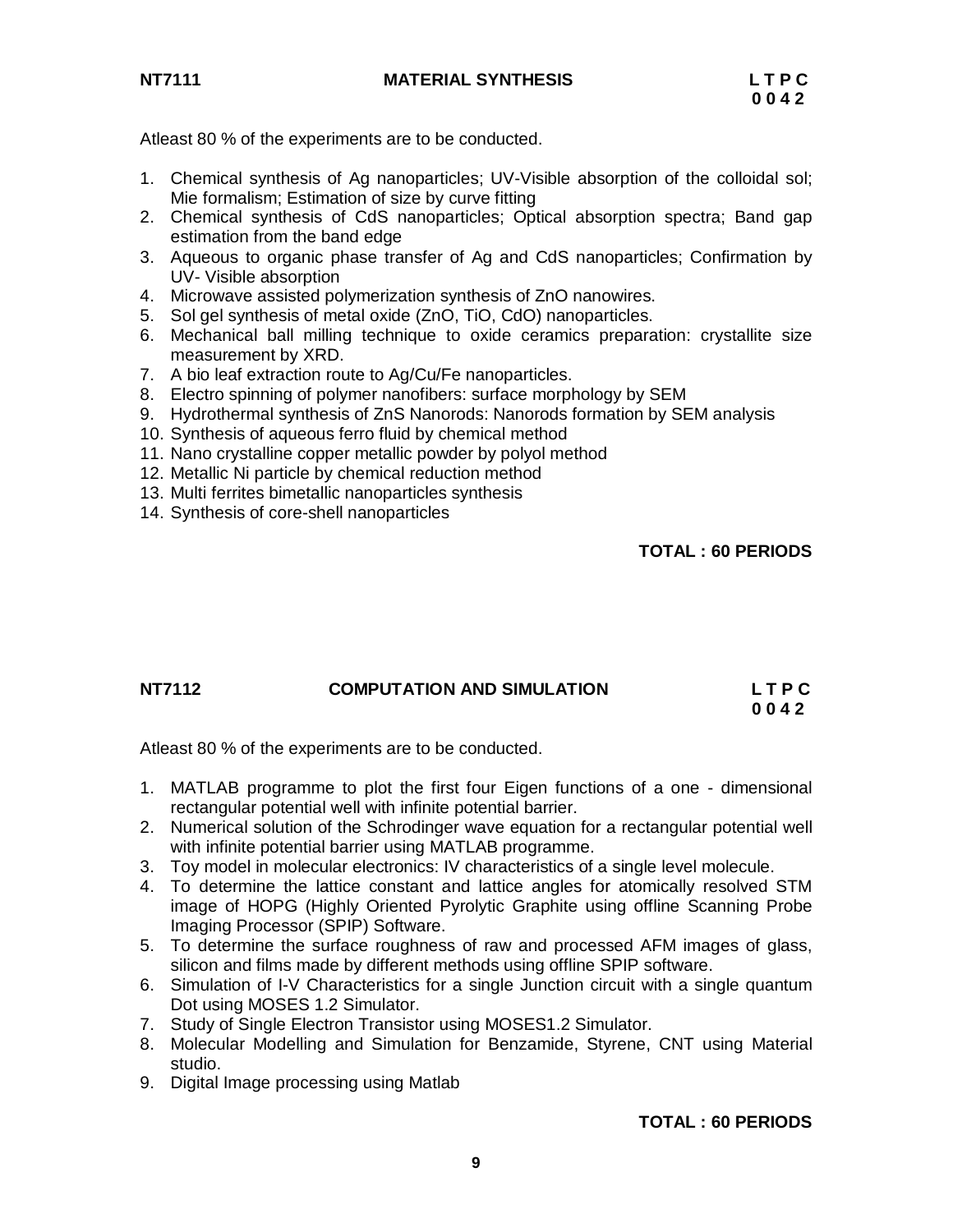# **NT7201 PHOTONICS FOR NANOTECHNOLOGY L T P C**

# **UNIT I QUANTUM CONFINED MATERIALS 9**

Quantum dots – optical transitions – absorption-inter-band transitions - quantum confinement intra band transitions - fluorescence/luminescence – photoluminescence /fluorescence optically excited emission – electroluminescence emission.

# **UNIT II PLASMONICS 9**

Internal reflection and evanescent waves - plasmons and surface plasmon resonance (SPR) - Attenuated total reflection - Grating SPR coupling - Optical waveguide SPR coupling - SPR dependencies and materials - plasmonics and nanoparticles.

# **UNIT III NEW APPROACHES IN NANOPHOTONICS 9**

Near-Field Optics- Aperture near-field optics - Aperture less near - field optics - Nearfield scanning optical microscopy (NSOM or SNOM)- SNOM based detection of plasmonic energy transport- SNOM based visualization of waveguide structures - SNOM in nanolithography - SNOM based optical data storage and recovery.

# **UNIT IV BIOPHOTONICS 9**

Interaction of light with cells – tissues - nonlinear optical processes with intense laser beams - photo induced effects in biological systems - generation of optical forces optical trapping and manipulation of single molecules and cells in optical confinement laser trapping and dissection for biological systems-single molecule biophysics - DNA protein interactions.

# **UNIT V PHOTONIC CRYSTALS 9**

Important features of photonic crystals - Presence of photonic band gap - Anomalous Group Velocity Dispersion - Micro cavity - Effects in Photonic Crystals - Fabrication of photonic crystals - Dielectric mirrors and interference filters - Photonic Crystal Laser - PC based LEDs - Photonic crystal fibers (PCFs) - Photonic crystal sensing.

# **TOTAL : 45 PERIODS**

# **REFERENCES**

- 1. H.Masuhara, S.Kawata and F.Tokunaga, Nano Biophotonics, Elsevier Science, 2007.
- 2. V.M. Shalaev and S.Kawata, Nanophotonics with Surface Plasmons (Advances in Nano-Optics and Nano-Photonics), 2007.
- 3. B.E.A. Saleh and A.C.Teich, Fundamentals of Photonics, John-Wiley & Sons, New York, 1993.
- 4. M.Ohtsu, K.Kobayashi, T.Kawazoe, and T.Yatsui, Principles of Nanophotonics (Optics and Optoelectronics), University of Tokyo, Japan, 2003.
- 5. P.N. Prasad, Introduction to Biophotonics, John Wiley & Sons, 2003.
- 6. J.D.Joannopoulos, R.D.Meade and J.N.Winn, Photonic Crystals, Princeton University Press, Princeton, 1995.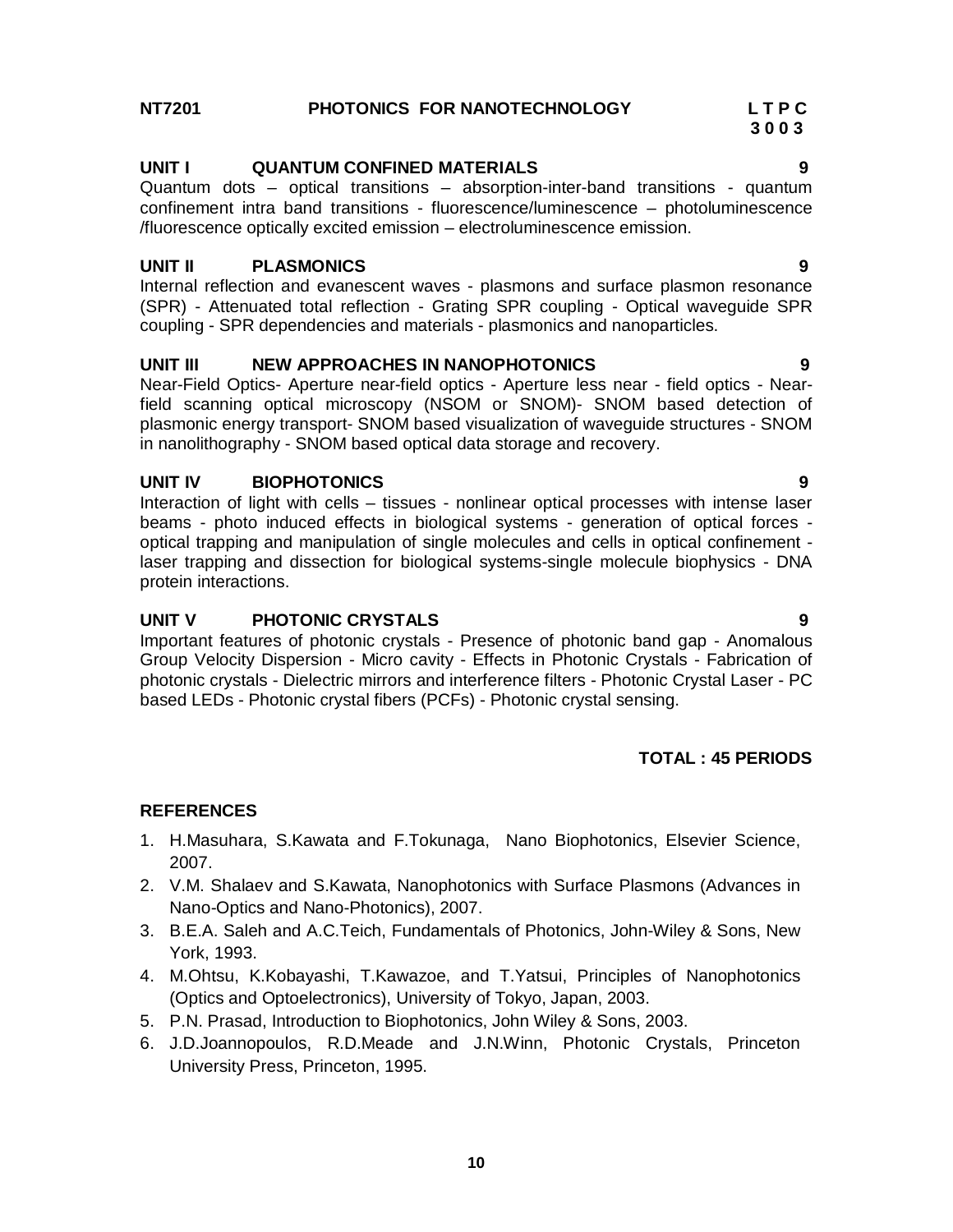# **NT7202 PROCESSING AND PROPERTIES OF L T P C NANO STRUCTURED MATERIALS 3 0 0 3**

## **UNIT I DEFORMATION PROCESSING AND METAL FORMING 10**

Classification of engineering materials - Tensile testing – Stress strain curve – Flow stress - Mechanical properties – Formability - Deformation processes - Mechanics of metal working – Metal forming - forging, rolling, extrusion, wire drawing – Superplastic forming – Bulk nanostructured materials by Severe Plastic Deformation (SPD) - Comparison of processes.

# **UNIT II MICROSTRUCTURE AND PROPERTIES 9**

Defects in solids – classifications of defects – Microstructure – grain size, grain boundary, effects of processing and defects – Processing, microstructure, properties correlations – Mechanical Properties and processing - grain size evolution and grain size control; Hall-Petch relation - strengthening mechanisms; work hardening - grain boundary strengthening - solid solution strengthening – precipitation hardening - effects of diffusion on strength and flow of materials.

# **UNIT III PROCESSING OF POLYMERS 7**

Engineering plastics – Pellets and sheets – Glass transition temperature of polymers – Melt flow index – Polymer processing tools and process conditions - injection moulding, thermoforming, vacuum and pressure assisted forming.

**UNIT IV PROCESSING OF POWDERS OF METALS AND CERAMICS 9**  Metal/Ceramic Powder synthesis - Selection and characterization of powders compacting and sintering - Production of Porous and Dense Composite Components: Advanced composite materials - Metal- polymer - and ceramic - based composites and their properties – Fabrication of composite materials.

# **UNIT V PROCESSING OF STRUCTURAL AND FUNCTIONAL NANOMATERIALS 10**

Properties required of nanocrystalline materials used for structural, energy, environmental, textile and catalytic applications; processing techniques; techniques for retaining the nanocrystalline structure in service.

# **TOTAL : 45 PERIODS**

- 1. A. H. Cottrell "The Mechanical Properties of Matter", John Wiley, New York-London, 1964.
- 2. R. Asthana, A. Kumar and N. Dahotre "Materials Science in Manufacturing" Butterworth-Heinemann, Elsevier 2006.
- 3. G. E. Dieter, adapted by D Bacon, "Mechanical Metallurgy", SI Metric edition, McGraw-Hill, Singapore, 1988.
- 4. K. A. Padmanabhan, "Mechanical Properties of Nanostructured Materials", Materials Science and Engineering, A 304-306 (2001) 200-205.
- 5. H. Gleiter, "Nanocrystalline Materials", Progress in Materials Science Vol. 33, pp. 223-315, 1989
- 6. C. C. Koch, "Nanostructured Materials: Processing, Properties and Applications", 2<sup>nd</sup> Edition, Ed.: 2007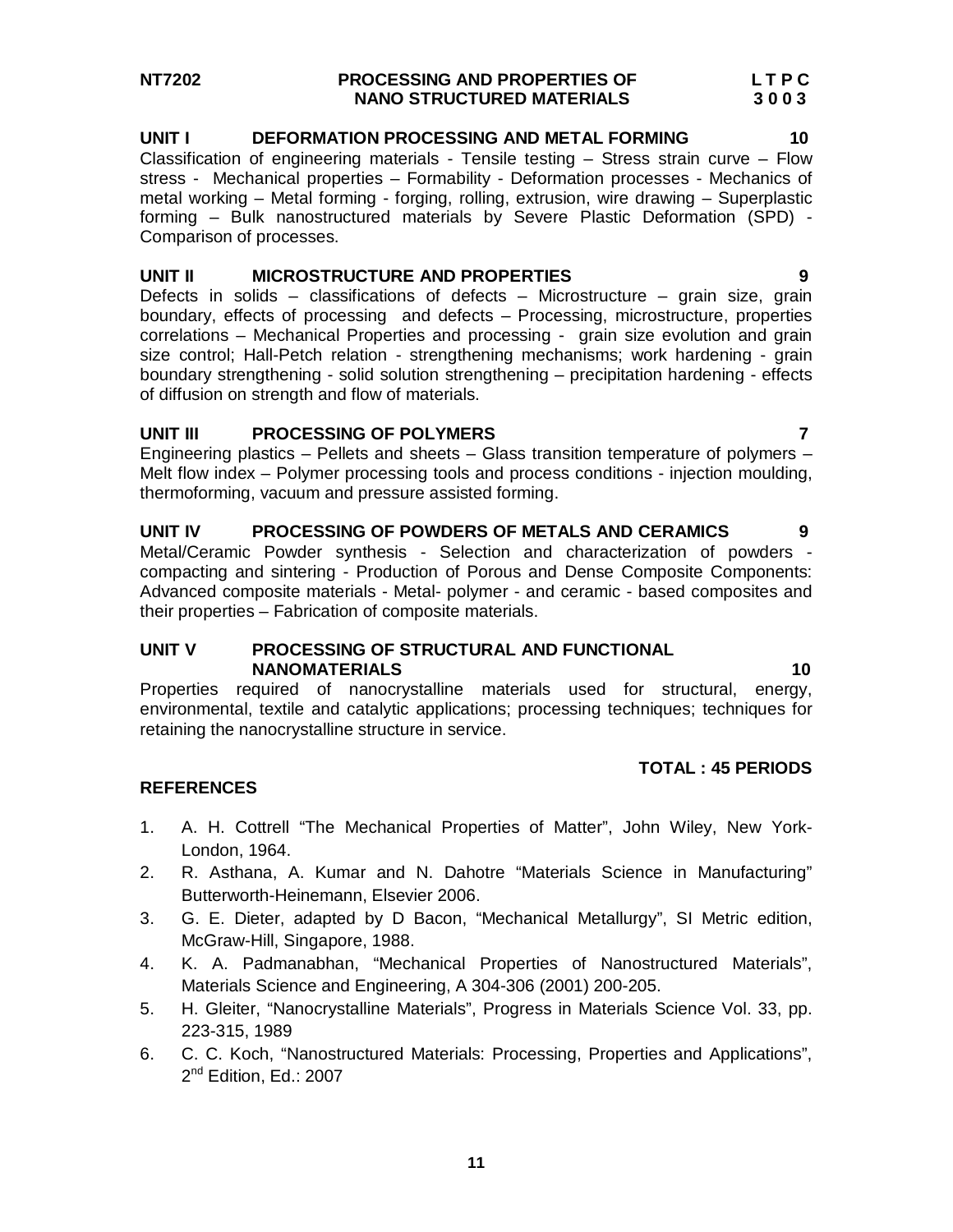# **NT7203 PHYSICOCHEMICAL METHODS FOR L T P C CHARACTERIZATION OF NANOMATERIALS 3 0 0 3**

# **UNIT I SPECTROSCOPIC TECHNIQUES 9**

Introduction to Molecular Spectroscopy and Differences with Atomic Spectroscopy - Uv-Vis. Spectroscopy and applications to nano system- Infrared (IR) Spectroscopy and Applications - Raman Spectroscopy and CARS theory - NMR Spectroscopy – Theory and Principles, Applications - Dynamic Nuclear Magnetic Resonance; Dynamic light scattering (DLS), Double Resonance Technique.

# **UNIT II** .**X-RAY DIFFRACTION 9**

X-ray powder diffraction – single crystal diffraction techniques - Determination of accurate lattice parameters - structure analysis - profile analysis - particle size analysis using Scherer formula.

# **UNIT III THERMAL ANALYSIS METHODS 9**

Principle and Instrumentation of Thermo gravimetry; Differential Thermal Analysis and Differential scanning calorimetry - Importance of thermal analysis for nanostructures.

# **UNIT IV QUALITATIVE AND QUANTITATIVE ANALYSIS 9**

Electron Energy Loss Spectroscopy; High Resolution Imaging Techniques - HREM, Atom probe field ion microscopy - X-Ray Photoelectron Spectroscopy - EDAX and WDA analysis – EPMA – ZAF corrections.

# **UNIT V NANOINDENTATION 9**

**REFERENCES**

Nanoindentation principles - elastic and plastic deformation - mechanical properties of materials in small dimensions - models for interpretation of nanoindentation load displacement curves - Nanoindentation data analysis methods - Hardness testing of thin films and coatings - MD simulation of nanoindentation.

# **TOTAL : 45 PERIODS**

# 1. B. D.Cullity, "Elements of X-ray Diffraction", 4<sup>th</sup> Edition, Addison Wiley, 1978.

- 2. M. H.Loretto, "Electron Beam Analysis of Materials", Chapman and Hall, 1984.
- 3. R.M.Rose, L.A.Shepard and J.Wulff, "The Structure and Properties of Materials", Wiley Eastern Ltd, 1996.
- 4. B.W.Mott, "Micro-Indentation Hardness Testing", Butterworths, London, 1956.

# **NT7204 IMAGING TECHNIQUES FOR NANOTECHNOLOGY L T P C**

# **UNIT I OPTICAL MICROSCOPY 9**

Optical microscopy - Use of polarized light microscopy – Phase contrast microcopy – Interference Microscopy – hot stage microscopy - surface morphology – Introduction to confocal microscopy.

# **UNIT II SCANNING ELECTRON MICROSCOPY 12**

Basic design of the scanning electron microscopy – Modes of operation – Backscattered electrons – secondary electrons- X-rays – typical forms of contrast – Resolution and contrast – enhancement – Specimen preparation - Replicas – Various applications.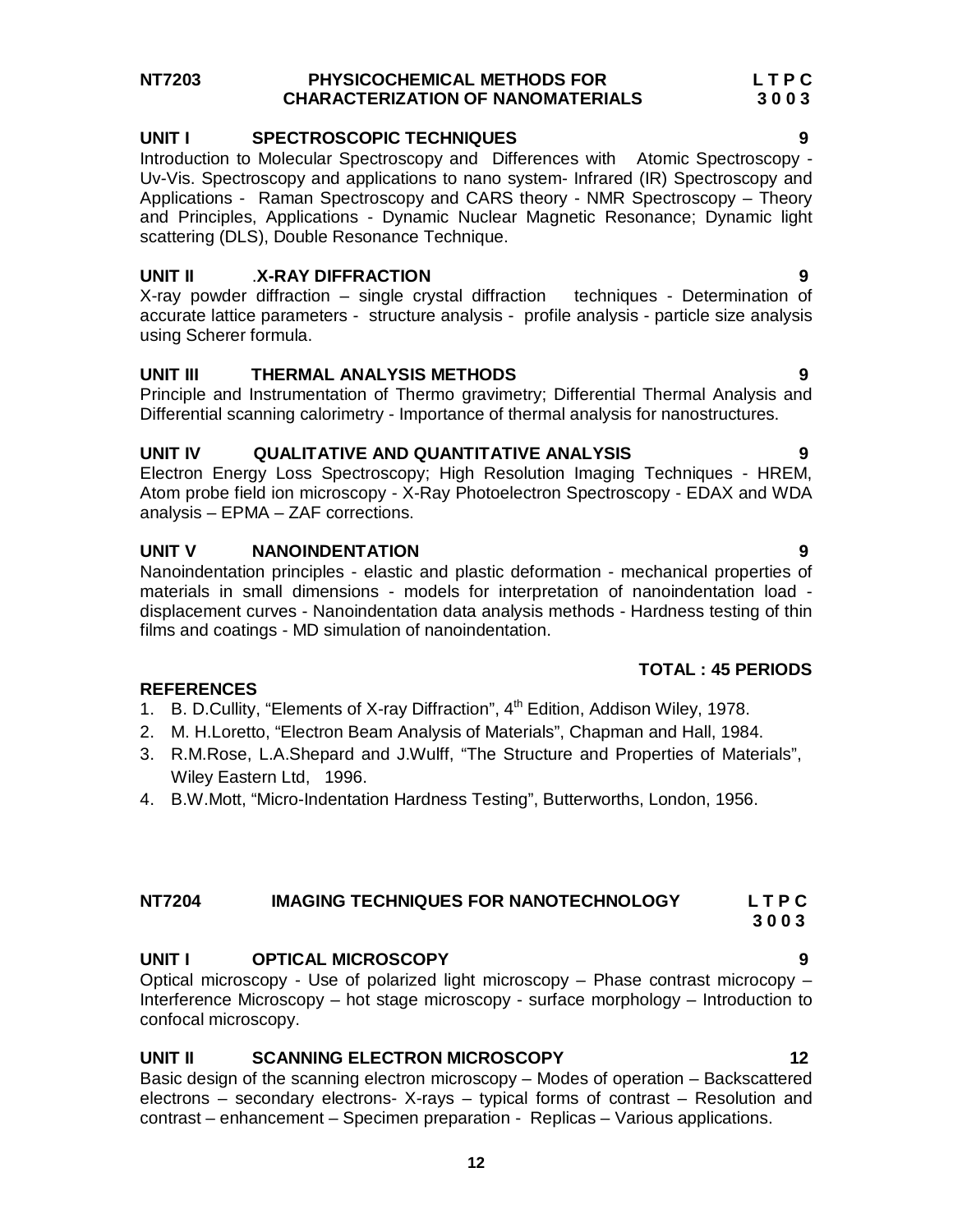# **UNIT III TRANSMISSION ELECTRON MICROSCOPY 9**

Basic principle - Modes of operation – Specimen preparation – Diffraction in imperfect crystals – Dislocations – precipitates – Structure of grain boundaries and interfaces-HRTEM in nanostructures.

# **UNIT IV ATOMIC FORCE MICROSCOPY 9**

Basic concepts-Interaction force - AFM and the optical lever - Scale drawing - AFM tip on nanometer scale structures - force curves, measurements and manipulations feedback control-different modes of operation – contact, non-contact and tapping mode - Imaging and manipulation of samples in air/liquid environments - Imaging of soft samples - Scanning Force Microscopy - Shear force Microscopy - Lateral Force Microscopy - Magnetic Force microscopy.

# **UNIT V SCANNING TUNNELING MICROSCOPY 6**

Principle- Instrumentation - importance of STM for nanostructures – surface and molecular manipulation using STM -3D map of electronic structure - Limitations.

# **TOTAL : 45 PERIODS**

# **REFERENCES**

- 1. R.Haynes, D.P.Woodruff and T.A.Talchar, "Optical Microscopy of Materials", Cambridge University press, 1986.
- 2. J.Goldstein, D. E. Newbury, D.C. Joy, and C.E. Lym, "Scanning Electron Microscopy and X-ray Microanalysis", 2003.
- 3. S.L. Flegler, J.W. Heckman and K.L. Klomparens, "Scanning and Transmission Electron Microscopy: A Introduction", WH Freeman & Co, 1993.
- 4. P.J.Goodhew, J.Humphreys, R.Beanland, "Electron Microscopy and Analysis, 2001.

# **NT7205 NANOTECHNOLOGY IN HEALTH CARE L T P C 3 0 0 3**

# **UNIT I TRENDS IN NANO BIOTECHNOLOGY 9**

Nanotechnology in gene therapy - PCR, ELISA, DNA Profiling and Blotting techniques-Nanoprobes.

# **UNIT II NANOIMMUNO TECHNOLOGY 8**

Nanoimmunoassay and nano-immuno sensors - Bio-Barcode Assay - use of magnets, gold, DNA and antibodies - Immuno diagnostics for cancer and central nervous system disorders.

# **UNIT III NANOTECHNOLOGY BASED MEDICAL DIAGNOSTICS 9**

Improved diagnosis by i*n vivo* imaging - detection of tumors - plaque and genetic defects - Nanobot medical devices - Cantilever Sensors.

# **UNIT IV PROSTHETIC AND MEDICAL IMPLANTS 9**

Prosthesis and implants - neural, ocular, cochlear- anatomy & physiology of nervous system & sensory physiology - dental implants. implants and prosthesis of skin, limb, bone - Artificial organ and Organ transplant - Nanofibre scaffold technology.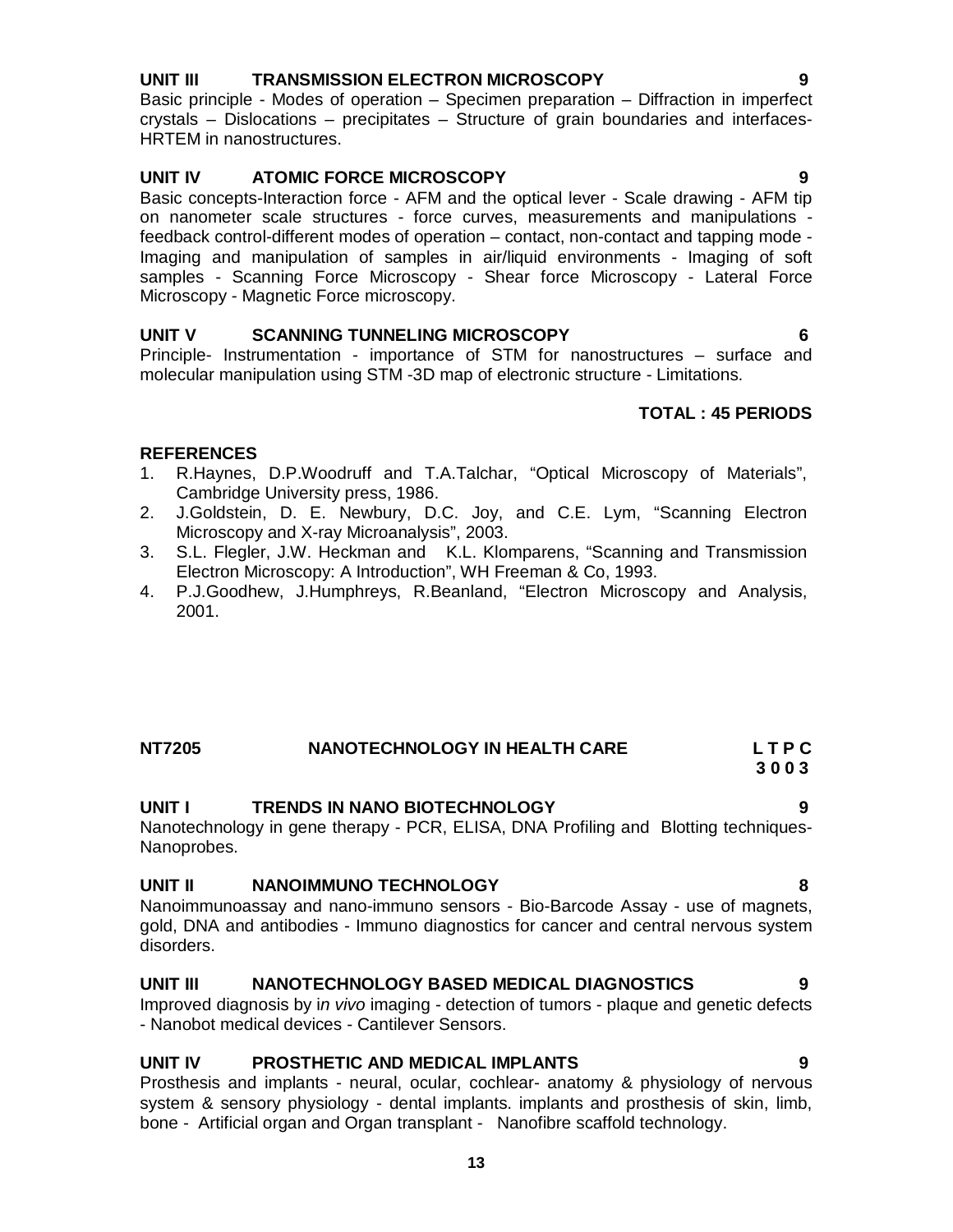# **UNIT V BIOMEDICAL APPLICATIONS OF NANOTECHNOLOGY 10**

Nano-bioconjugates and their significance - Nano scaffolds- Stem Cell technology - Magnetic Nanoparticles - Multifunctional Inorganic and organic nanoparticles and their biomedical applications.

# **TOTAL : 45 PERIODS**

# **REFERENCES**

- 1. Chemical Sensors and Biosensors; Brian, R Eggins; Wiley; New York, Chichester; 2002.
- 2. Biosensors and modern biospecific analytical techniques, Wilson & Wilson's Comprehensive Analytical Chemistry; Ed. L Gorton; Elsevier, Amsterdam, London; 2005.
- 3. The Immunoassay Handbook; Ed. David Wild; 3rd ed.; Amsterdam: Elsevier; 2005.
- 4. Electrochemical Methods: Fundamentals and Applications; Allen J Bard and Larry R Faulkner; Wiley, New York, Chichester : 2nd ed.; 2001.
- 5. Ultrathin Electrochemical Chemo- and Biosensors: Technology and Performance in Springer Series on Chemical Sensors and Biosensors; Volume Two; Ed. Vladimir M. Mirsky; Springer, Berlin; 2004.

| <b>NT7206</b> | <b>NANOELECTRONICS AND SENSORS</b> | LTPC |
|---------------|------------------------------------|------|
|               |                                    | 3003 |

# **UNIT I SEMICONDUCTOR NANO DEVICES 9**

Single-Electron Devices; Nano scale MOSFET – Resonant Tunneling Transistor - Single-Electron Transistors; Nanorobotics and Nanomanipulation; Mechanical Molecular Nanodevices; Nanocomputers: Optical Fibers for Nanodevices; Photochemical Molecular Devices; DNA-Based Nanodevices; Gas-Based Nanodevices.

# **UNIT II ELECTRONIC AND PHOTONIC MOLECULAR MATERIALS 9**

Preparation – Electroluminescent Organic materials - Laser Diodes - Quantum well lasers:- Quantum cascade lasers- Cascade surface-emitting photonic crystal laser-Quantum dot lasers - Quantum wire lasers:- White LEDs - LEDs based on nanowires - LEDs based on nanotubes - LEDs based on nanorods - High Efficiency Materials for OLEDs- High Efficiency Materials for OLEDs - Quantum well infrared photo detectors.

# **UNIT III THERMAL SENSORS 9**

Thermal energy sensors -temperature sensors, heat sensors - Electromagnetic sensors - electrical resistance sensors, electrical current sensors, electrical voltage sensors, electrical power sensors, magnetism sensors - Mechanical sensors - pressure sensors, gas and liquid flow sensors, position sensors - Chemical sensors - Optical and radiation sensors.

# **UNIT IV GAS SENSOR MATERIALS 9**

Criteria for the choice of materials - Experimental aspects – materials, properties, measurement of gas sensing property, sensitivity; Discussion of sensors for various gases, Gas sensors based on semiconductor devices.

# **UNIT V BIOSENSORS 9**

Principles - DNA based biosensors – Protein based biosensors – materials for biosensor applications - fabrication of biosensors - future potential.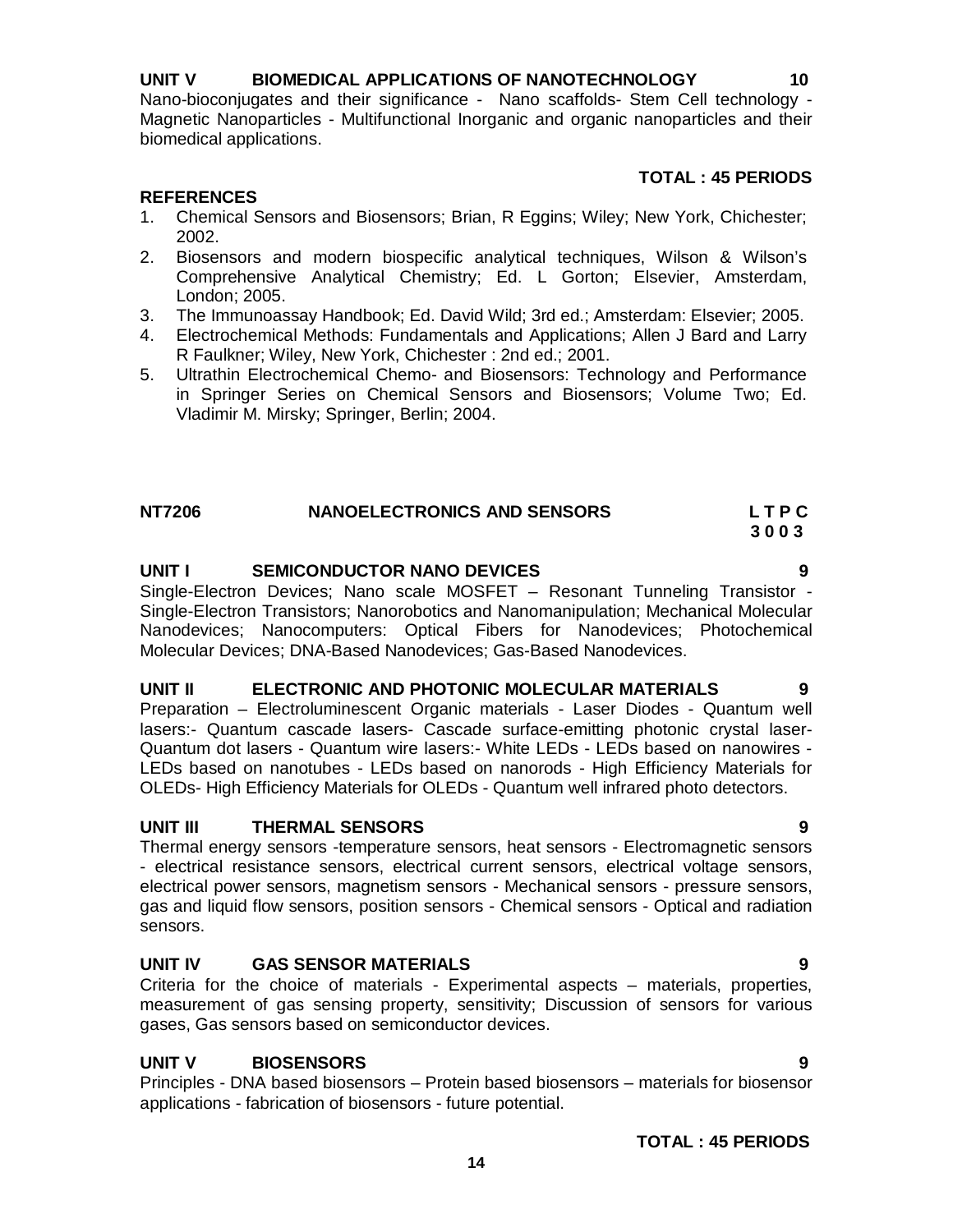# **REFERENCES**

- 1. W. Ranier, "Nano Electronics and Information Technology", Wiley, (2003).
- 2. K.E. Drexler, "Nano systems", Wiley, (1992).
- 3. M.C. Petty, "Introduction to Molecular Electronics", 1995.

# **NT7211 NANOMETROLOGY AND MICROSCOPY L T P C**

 **0 0 4 2**

Atleast 80 % of the experiments are to be conducted.

- 1. Determination of size and lateral dimensions of various samples (pollen grains, strands of hair) using a high magnification optical microscope.
- 2. Synthesis of  $SiO<sub>2</sub>$  polysphere film and morphology characterization using an Optical microscope.
- 3. Surface topography of sputtered AlN/CuN film using AFM; thickness across a step.
- 4. Surface topography of  $SiO<sub>2</sub>$  film using AFM; step measurements.
- 5. Surface topography of a polymer film on glass using AFM in the non-contact (tapping) mode; Phase imaging
- 6. Nanoindentation on a polycarbonate substrate using AFM; F-D curves and hardness determination.
- 7. Dip-pen lithography using AFM with molecular inks.
- 8. Surface topography of a sputtered Ag film using STM; current and height imaging.
- 9. Surface topography of a freshly cleaved Mica.
- 10. Scanning Tunneling Spectroscopy (STS) on Multi walled Carbon Nanotubes deposited on HOPG.
- 11. Sol-gel spin coating route to  $SnO<sub>2</sub>$  nano thin films: surface roughness measurement by AFM.
- 12. Electro deposition of Cu nano structures and its morphology

**TOTAL : 60 PERIODS** 

# **NT7301 LITHOGRAPHY AND NANOFABRICATION L T P C**

### **3 0 0 3 UNIT I INTRODUCTION TO LITHOGRAPHY 10**

Introduction to Lithography – Lithography Processes; Mask Making, Wafer Pre-Hear, Resist Spinning – Pre-Bake, Exposure, Development and Rinsing, Post-Bake, Resist Stripping, Positive and negative photoresists – Lift off profile - Introduction to semiconductor processing - Necessity for a clean room- different types of clean roomsmaintenance of a clean room – Micro fabrication process flow diagram – Chip cleaning, coating of photoresists, patterning, etching, inspection – Process integration - Etching techniques- Reactive Ion etching - Magnetically enhanced RIE- Ion beam etching- Other etching techniques.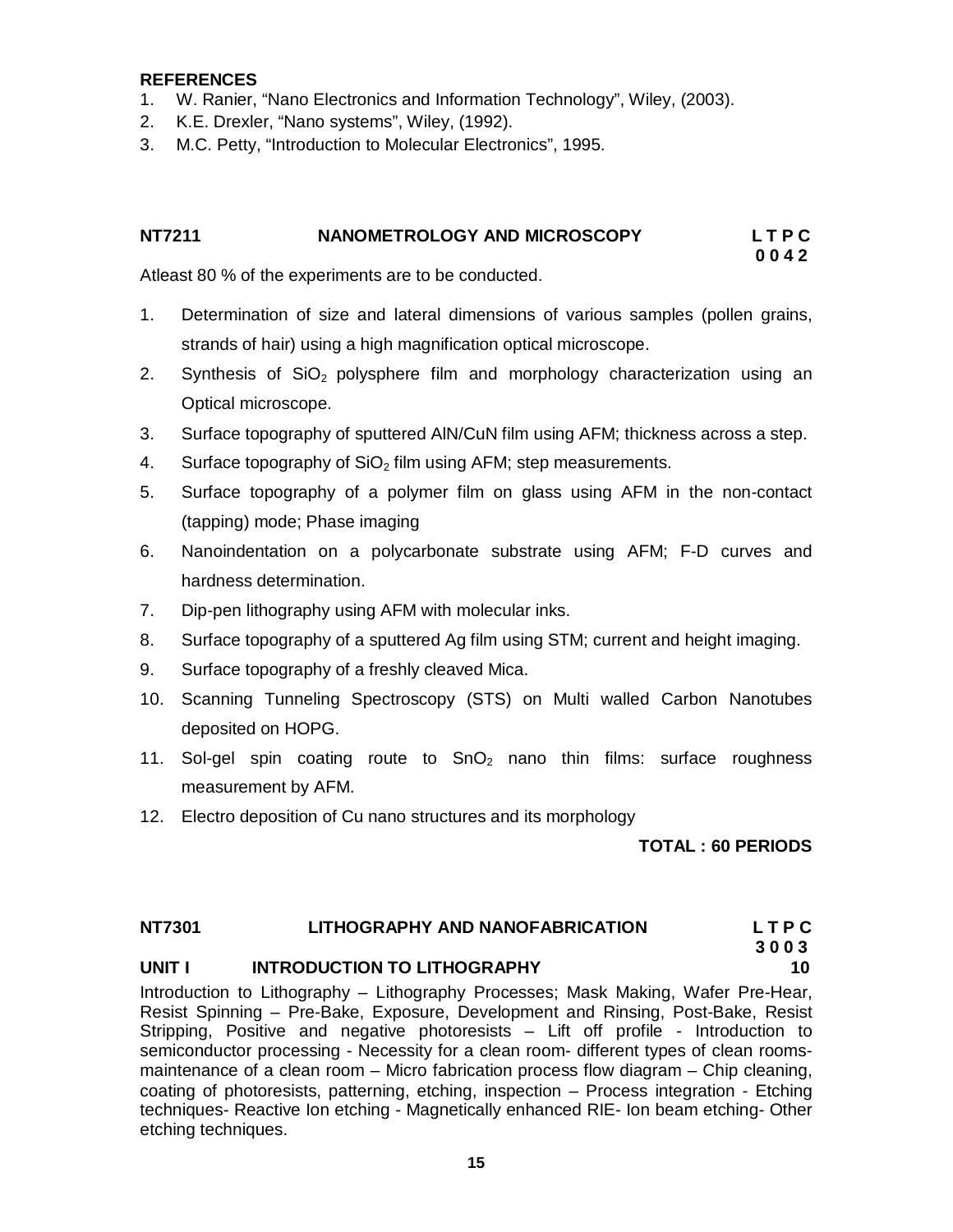**UNIT II PHOTOLITHOGRAPHY AND PATTERNING OF THIN FILMS 9** Lithography - Optical lithography - different modes - Optical projection lithography - Multistage scanners – resolution and limits of photolithography – Resolution enhancement techniques - Photomask- Binary mask - Phase shift mask - Attenuated phase shift masks - Alternating phase shift masks - Off axis illumination - Optical proximity correction - Sub resolution assist feature enhancement - Optical immersion lithography

# **UNIT III DIRECT WRITING METHODS - MASKLESS OPTICAL LITHOGRAPHY**

 **6**  Maskless optical projection lithography – types, Advantages and Limitations – required components - Zone plate array lithography - Extreme ultraviolet lithography – Light sources - Optics and materials issues

# **UNIT IV ELECTRON BEAM LITHOGRAPHY (EBL), ION BEAM & X-RAY LITHOGRAPHY 10**

Scanning electron-beam lithography - Electron sources and electron optics system – Maskless EBL- Electron beam projection lithography - Scattering with angular limitation projection e-beam lithography - Projection reduction exposure with variable axis immersion lenses - Ion beam lithography - Focusing ion beam lithography - Ion projection lithography – X-ray lithography – X-ray masks, resists, merits and demerits - Atom lithography.

**UNIT V NANOIMPRINT LITHOGRAPHY AND SOFT LITHOGRAPHY 10**  Nanoimprint lithography - Hot embossing - Soft Lithography- Moulding/Replica moulding: PDMS stamps - Printing with soft stamps - Edge lithography - Dip-Pen Lithography-set up and working principle – Self-assembly – LB films**.** 

# **TOTAL : 45 PERIODS**

- 1. Chris Mack, Fundamental Principles of Optical Lithography: The Science of Microfabrication, Wiley, 2008.
- 2. D. S. Dhaliwal et al., PREVAIL –"Electron projection technology approach for next generation lithography", IBM Journal Res. & Dev. 45, 615 (2001).
- 3. M. Baker et al., "Lithographic pattern formation via meta stable state rare gas atomic beams", Nanotechnology 15, 1356 (2004).
- 4. H. Schift et al., "Fabrication of polymer photonic crystals using nano imprint lithography", Nanotechnology 16, 261, (2005).
- 5. R.D. Piner, "Dip-Pen" Nanolithography, Science 283, 661 (1999).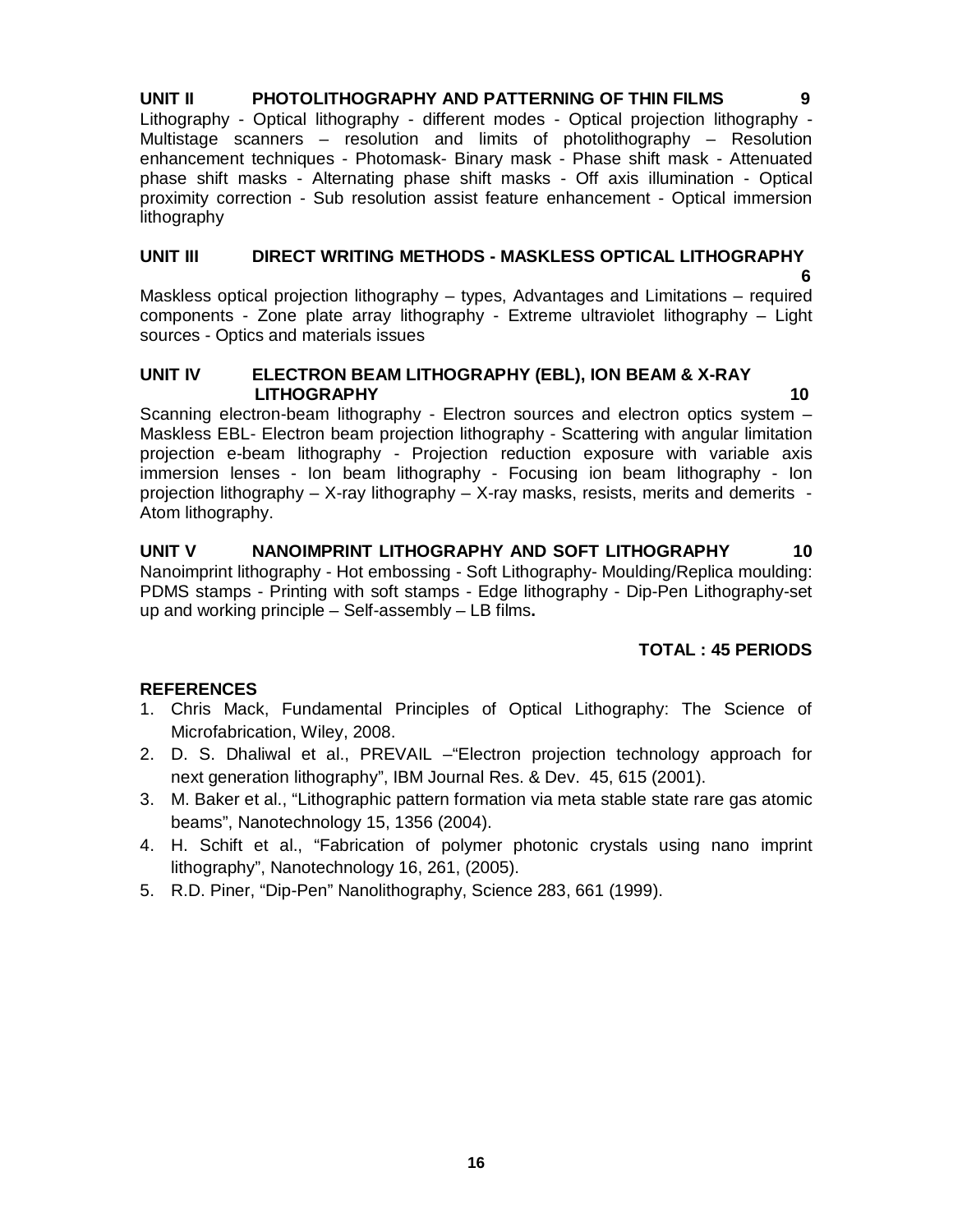# **NT7311 PROJECT WORK (PHASE – I) L T P C**

# **Thin Film Deposition**

Operation of Electrochemical Workstation.

Deposition of Polyaniline on ITO using Electrochemical Workstation.

Electroplating Ag film: Topography by AFM; Electrical characteristics by two and four probe measurement.

Electroless deposition of Au on Si substrate.

Physical vapor deposition of Cr and Au on glass substrates; X-ray diffraction measurement; Quartz crystal thickness monitor for thickness monitoring.

Preparation of (111) oriented films of Au by physical vapor deposition on mica substrate; X-ray diffraction measurement; characterization by AFM.

### **Micro & Nanolithography**

Clean room: Familiarizing with essential terms, tools and practices

Cleaning procedure for Si wafer and observation of surface before and after cleaning with AFM.

Spin coating polymer resists, Thickness measurement using AFM.

Opto lithography using PMMA resist.

Nanoscale gratings by Electron beam lithography using SEM.

Nanosphere lithography using silica nanospheres.

Microcontact printing using PDMS stamp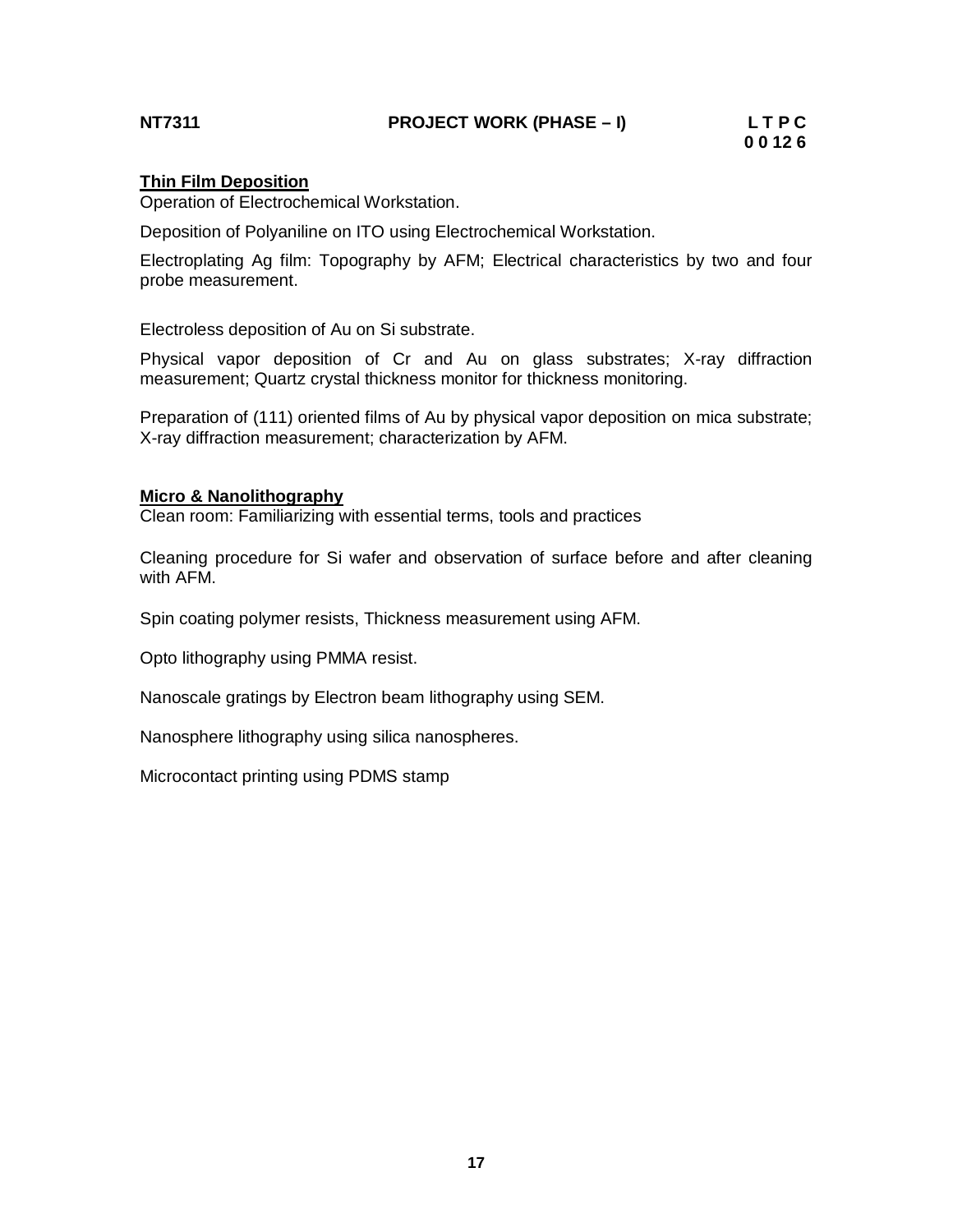# **UNIT I INTRODUCTION 12**

Introduction to micro fabrication and Moore's law – importance of lithographic techniques - different types of lithographic techniques -Optical projection lithography - Photomask-Binary mask- Phase shift mask - Optical immersion lithography - Maskless optical projection lithography - Zone plate array lithography - Extreme ultraviolet lithography.

# **UNIT II E-BEAM AND ION BEAM LITHOGRAPHY 15**

Principle and instrumentation - Scanning electron-beam lithography - Mask less (ML2) EBL - parallel direct-write e-beam systems - E-beam projection lithography - PREVAIL X-ray lithography - Focused ion beam lithography - Ion projection lithography - Masked ion beam direct structuring - Nanoimprint lithography and soft lithography - Nanoimprint lithography - Soft lithography - Dip-Pen lithography.

# **UNIT III ETCHING TECHNIQUES 5**

Reactive ion etching - RIE reactive ion etching - Magnetically enhanced RIE- Ion beam etching - Wet etching of silicon - Isotropic etching - Anisotropic etching - Electrochemical etching - Vapor phase etching - Dry etching - Other etching techniques.

# **UNIT IV BALL MILLING TECHNIQUE 5**

Nanopowders produced using micro reactors; Nanocrystalline ceramics by mechanical activation; Formation of nanostructured polymers.

# **UNIT V MACHINING PROCESSES 8**

Micromilling/microdrilling/microgrinding processes and the procedure for selecting proper machining parameters with given specifications - EDM micro machining, laser micro/nanomachining - models to simulate micro/nanomachining processes using molecular dynamics techniques -Wet chemical etching - Dry etching - Thin film and sacrificial processes .

# **REFERENCES**

- 1. M. J. Jackson, "Micro fabrication and Nanomanufacturing", CRC Press, 2005.
- 2. P.Rai-Choudhury, "Handbook of Micro lithography, Micro machining, and Micro fabrication", Vol. 2, SPIE Press, 1997.
- 3. M. Madou, "Fundamentals of Microfabrication," CRC Press, 1997.
- 4. G.Timp, "Nanotechnology", AIP press, Springer-Verlag, New York, 1999.

# **NT7002 BOTTOM UP SYNTHESIS OF NANOSTRUCTURES L T P C 3 0 0 3**

# **UNIT I THIN FILM TECHNOLOGIES – I 9** CVD Chemical vapor deposition – Atmospheric pressure CVD(APCVD) – Low pressure CVD (LPCVD) - Plasma enhanced chemical vapor deposition (PECVD) - HiPCO method

- Photo-enhanced chemical vapor deposition (PHCVD)- LCVD Laser – Induced CVD.

 **3 0 0 3**

 **TOTAL : 45 PERIODS**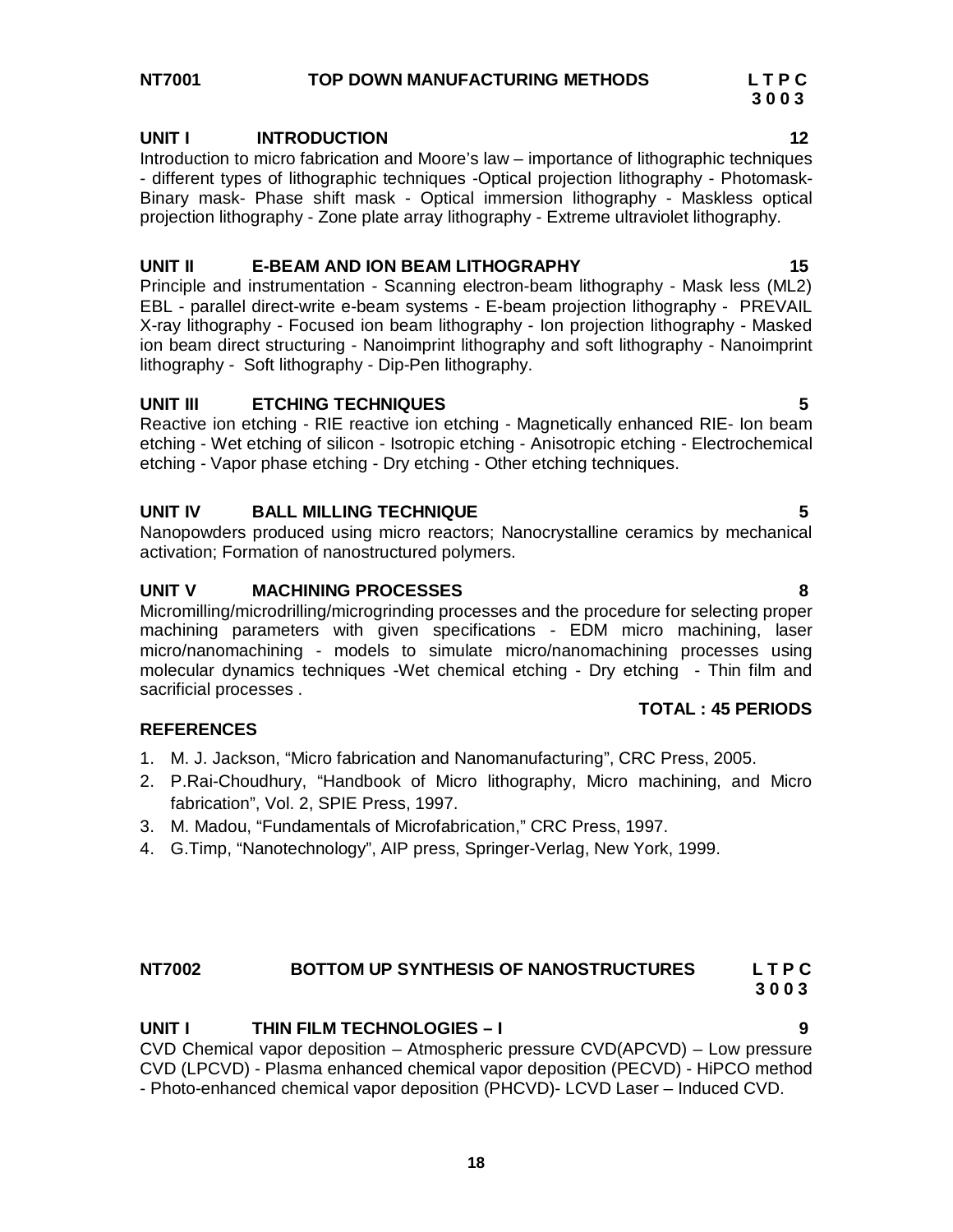# **UNIT II THIN FILM TECHNOLOGIES – II 9**

Physical vapor deposition - Sputter technologies - Diode sputtering - Magnetron sputtering - Ion beam (sputter) deposition, ion implantation and ion assisted deposition - Cathodic arc deposition - Pulsed laser deposition.

# **UNIT III EPITAXIAL FILM DEPOSITION METHODS 9**

Epitaxy, Different kinds of epitaxy - Influence of substrate and substrate orientation, mismatch, MOCVD Metal Organic Chemical Vapor Deposition - CCVD Combustion Chemical Vapor Deposition - ALD Atomic Layer Deposition - LPE Liquid phase epitaxy - MBE Molecular Beam Epitaxy.

# **UNIT IV CHEMICAL METHODS 9**

Sol-gel synthesis – different types of coatings - Spin coating- Self assembly - (Periodic) starting points for self-assembly - Directed self-assembly using conventional lithography - Template self-assembly - Vapor liquid solid growth - Langmuir-Blodgett films – DNA self assembly.

# **UNIT V PRINTING TECHNOLOGIES 9**

Screen printing- Inkjet printing - Gravure printing and Flexographic printing - Flex graphic printing - Gravure printing – Roll to Roll techniques.

# **TOTAL : 45 PERIODS**

# **REFERENCES**

- 1. G. Cao, "Nanostructures & Nanomaterials: Synthesis, Properties &Applications" Imperial College Press, 2004.
- 2. W.T.S. Huck, "Nanoscale Assembly: Chemical Techniques (Nanostructure Science and Technology), 2005.
- 3. "Handbook of Nanoscience, Engineering and Technology", Kluwer publishers, 2002.

# **NT7003 SEMICONDUCTOR NANOSTRUCTURES AND NANO-PARTICLES**

# **L T P C 3 0 0 3**

# **UNIT I SEMICONDUCTOR FUNDAMENTALS 9**

Introduction to Semiconductor physics – Fabrication techniques – Semiconductor nanostructures – Electronic structure and physical process – Principles of semiconductor nanostructures based electronic and electro-optical devices – Semiconductor Quantum Dots – Quantum Lasers – Quantum Cascade Lasers – Quantum Dot Optical Memory.

# **UNIT II SEMICONDUCTOR NANOPARTICLE SYNTHESIS 9**

Cluster compounds, quantum-dots from MBE and CVD, wet chemical methods, reverse micelles, electro-deposition, pyrolytic synthesis, self-assembly strategies.

# **UNIT III PHYSICAL PROPERTIES 9**

Melting point, solid-state phase transformations, excitons, band-gap variations quantum confinement, effect of strain on band-gap in epitaxial quantum dots, single particle conductance.

**19**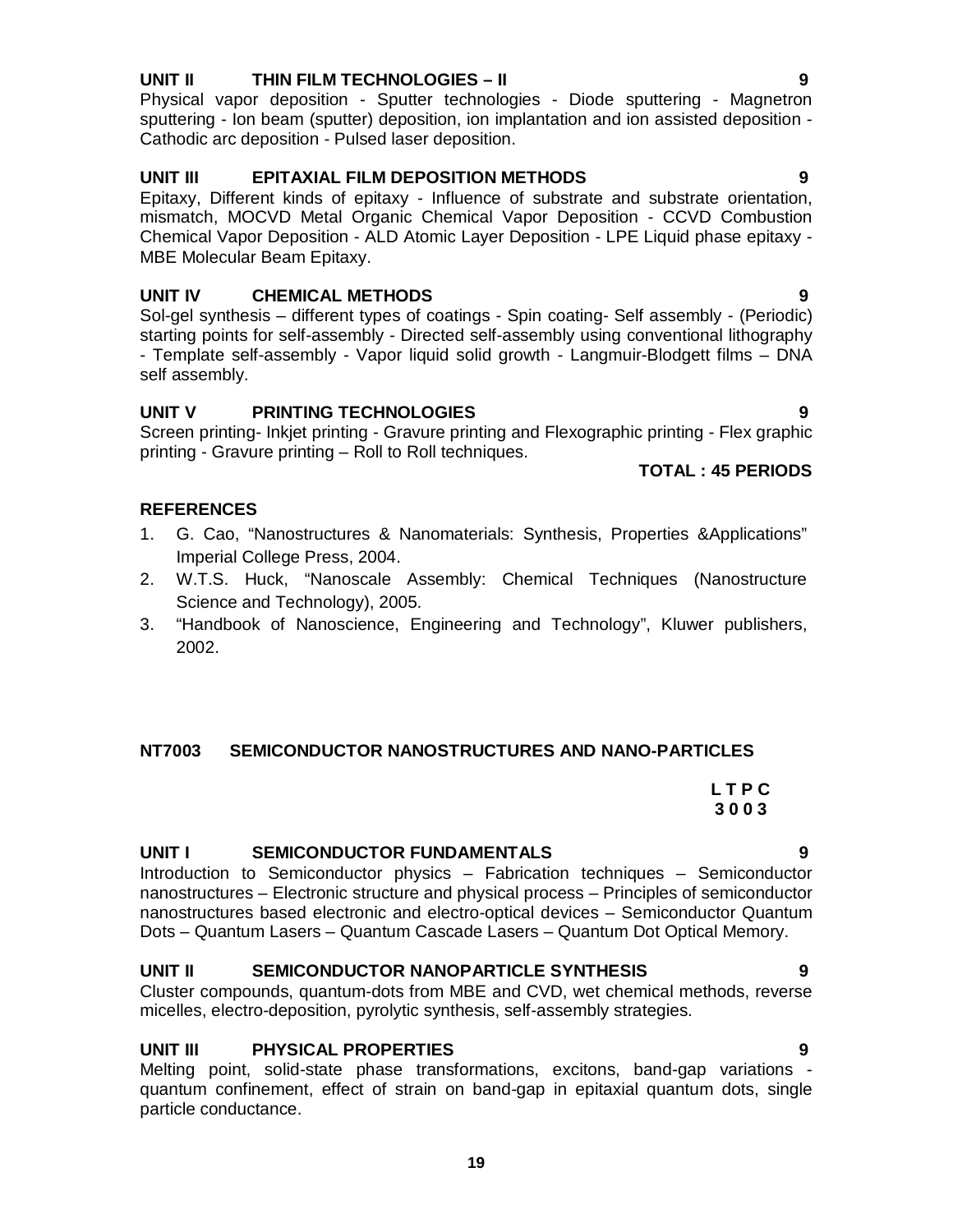# **UNIT IV SEMICONDUCTOR NANOPARTICLES – APPLICATIONS 10**

Optical luminescence and fluorescence from direct band gap semiconductor nanoparticles, surface-trap passivation in core-shell nanoparticles, carrier injection, polymer-nanoparticle, LED and solar cells, electroluminescence, barriers to nanoparticle lasers, doping nanoparticles, Mn-Zn-Se phosphors, light emission from indirect semiconductors, light emission form Si nanodots.

# **UNIT V SEMICONDUCTOR NANOWIRES 8**

Fabrication strategies, quantum conductance effects in semiconductor nanowires, porous Silicon, nanobelts, nanoribbons, nanosprings.

# **REFERENCES**

- 1. Encyclopedia of Nanoscience and Nanotechnology- Hari Singh Nalwa, 2004.
- 2. Springer Handbook of Nanotechnology Bharat Bhusan, 2004.
- 3. Handbook of Semiconductor Nanostructures and Nanodevices Vol 1-5- A. A. Balandin, K. L. Wang 2006.
- 4. Nanostructures and Nanomaterials Synthesis, Properties and Applications Cao, Guozhong, 2011.

# **NT7004 NANOTECHNOLOGY FOR ENERGY SYSTEMS L T P C**

 **3 0 0 3**

# **UNIT I INTRODUCTION 9**

Nanotechnology for sustainable energy - Materials for light emitting diodes – batteries advanced turbines - catalytic reactors – capacitors - fuel cells.

# **UNIT II RENEWABLE ENERGY TECHNOLOGY 9**

Energy challenges, development and implementation of renewable energy technologies - nanotechnology enabled renewable energy technologies - Energy transport, conversion and storage, Nano, micro and meso scale phenomena and devices.

# **UNIT III MICRO FUEL CELL TECHNOLOGY 9**

Micro-fuel cell technologies, integration and performance for micro-fuel cell systems thin film and micro fabrication methods - design methodologies - micro-fuel cell power sources,

# **UNIT IV MICROFLUIDIC SYSTEMS 9**

Nano-electromechanical systems and novel microfluidic devices - nano engines driving mechanisms - power generation – micro channel battery - micro heat engine (MHE) fabrication – thermo capillary forces – Thermo capillary pumping (TCP) piezoelectric membrane.

# **UNIT V HYDROGEN STORAGE METHODS 9**

hydrogen storage methods - metal hydrides - size effects - hydrogen storage capacity hydrogen reaction kinetics - carbon-free cycle- gravimetric and volumetric storage capacities - hydriding/dehydriding kinetics - high enthalpy of formation - and thermal management during the hydriding reaction - distinctive chemical and physical properties

 **TOTAL : 45 PERIODS**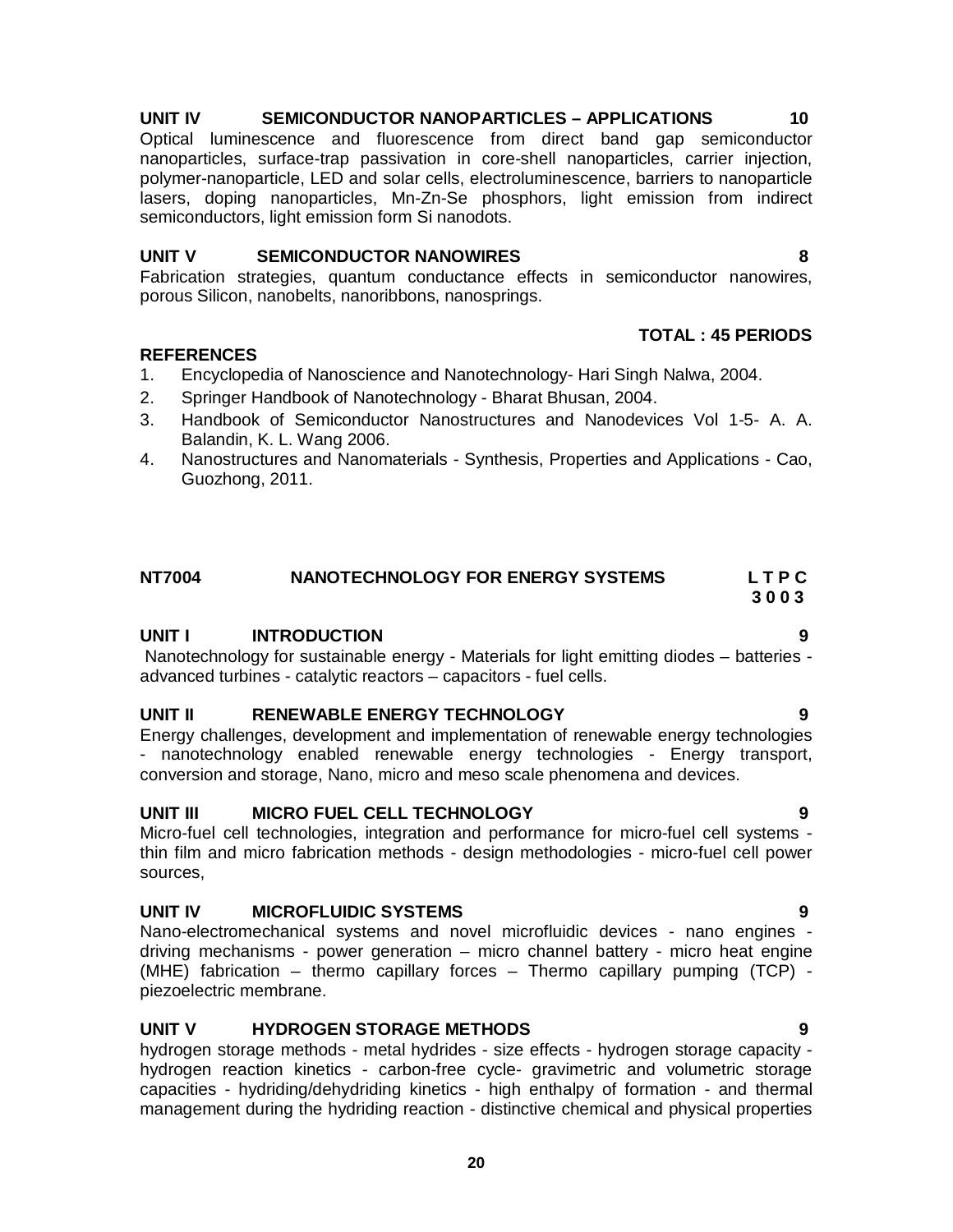- multiple catalytic effects - degradation of the sorption properties - hydride storage materials for automotive applications.

# **REFERENCES**

# **TOTAL : 45 PERIODS**

- 1. J. Twidell and T. Weir, Renewable Energy Resources, E & F N Spon Ltd, London, 1986.
- 2. Hydrogen from Renewable Energy Sources by D. Infield 2004.
- 3. Fuel Storage on Board Hydrogen Storage in Carbon Nanostructures by R.A. Shatwell 1996.
- 4. Fuel cell technology handbook. Hoogers. CRC Press, 2003.
- 5. Handbook of fuel cells: Fuel cell technology and applications by Vielstich. Wiley, CRC Press, 2003.

| <b>NT7005</b> | <b>MOLECULAR ELECTRONICS</b> | <b>LTPC</b> |
|---------------|------------------------------|-------------|
|               |                              | 3003        |

# **UNIT I 9**

Controlling surfaces and interfaces of semi-conductor sensing organic molecules - types of molecule-manipulation experiments - measurements in molecular electronics - soft and hard electronics - Electronic structure of absorbed organic molecule.

# **UNIT II 9**

Organic semiconductor for new electronic device - photo voltaic cells - Schotkey diodes  $\mathsf{FET}^{\mathsf{S}}$  digital processing and communication with molecular switches.

# **UNIT III 9**

Molecular Electronics overview – Rectifiers - Molecular wires – Molecular switches – Data storage-photo switches - molecular magnets.

# **UNIT IV 9**

Molecular Engineering of doped polymer for optoelectronics - Fabrication for Molecular Electronics organic  $FET<sup>s</sup>$  Organic thin film transistors.

**UNIT V 9** Bio Electronics – Molecular and Biocomputing – prototypes for Molecular Functional limits and Actuators – Molecular assembly – characterization of hybrid nanomaterials - Biomolecular optoelectronic device.

# **TOTAL : 45 PERIODS**

- 1. Introducing Molecular Electronics, G. Cumbertl & G. Fagas , Springer, 2005.
- 2. Nano and Molecular Electronics Handbook, S.C. Levshevski, CRC Press, 2007.
- 3. Nanoelectronics & Nanosystems: From Transistor to Molecular & Quantum Devices: Karl Goser, Jan Dienstuhl et al, 2004.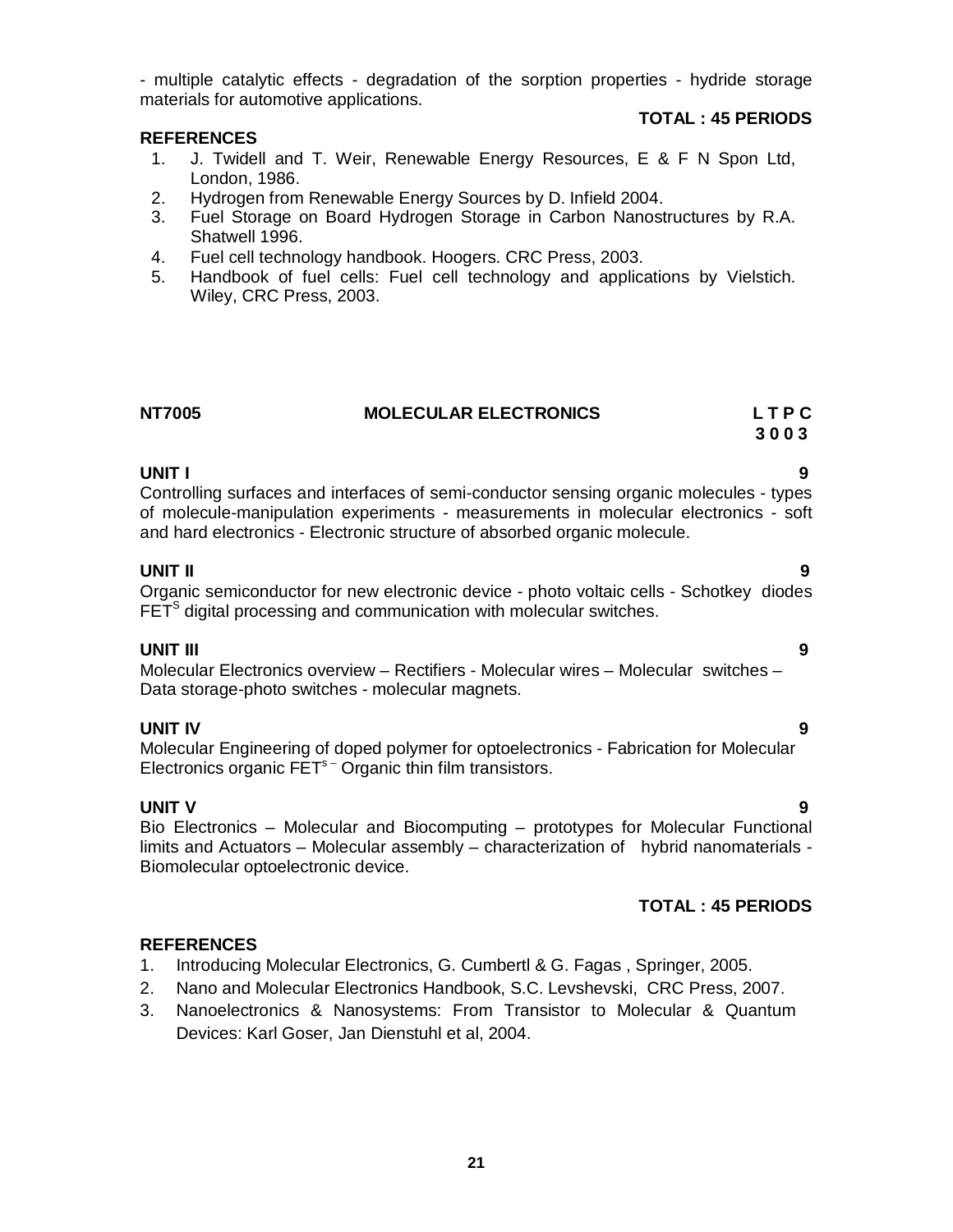# **NT7006 PRODUCT DESIGN, MANAGEMENT TECHNIQUES AND L T P C ENTREPRENEURSHIP**

# **UNIT I PRODUCT DESIGN 9**

Concept generation - Product Architecture - Industrial Design Process - Management of Industrial design Process and assessing the quality of Industrial Design - Establishing the product specification.

# **UNIT II PRODUCT DEVELOPMENT 9**

Criteria for selection of product- Product development process - Design for Manufacture - Estimate the manufacturing cost- Reduce the support cost- Prototyping - Economics of Product development projects - Elements of Economic analysis - financial models - Sensitive analysis and influence of the quantitative factors.

# **UNIT III MANAGEMENT TECHNIQUES 9**

Technology Management - Scientific Management - Development of management Thought - Principles of Management - Functions of management – planning – organization - Directing, Staffing and Controlling - Management by objective - SWOT analysis - Enterprise Resource planning and supply chain management.

# **UNIT IV ENTREPRENEURIAL COMPETENCE & ENVIRONMENT 9**

Concept of Entrepreneurship - Entrepreneurship as a career - Personality Characteristic a successful Entrepreneur - Knowledge and skill required for an Entrepreneur - Business environment - Entrepreneurship Development Training - Center and State government policies and Regulations - International Business.

# **UNIT V MANAGEMENT OF SMALL BUSINESS 9**

Pre feasibility study - Ownership - budgeting - project profile preparation - Feasibility Report preparation - Evaluation Criteria- Market and channel selection-Product launching - Monitoring and Evaluation of Business - Effective Management of Small business.

# **TOTAL : 45 PERIODS**

- 1. Karal, T.Ulrich Steven, D.Eppinger, "Product Design and Development", McGraw- Hill International, editions, 2003.
- 2. S.Rosenthal, "Effective Product Design and Development", Irwin, 1992.
- 3. H.Koontz and H.Weihrich, "Essentials of management", McGraw Hill Publishing company, Singapore international edition, 1980.
- 4. J.J.Massie, "Essentials of Management" Prentice Hall of India Pvt. Ltd., 1985.
- 5. Hisrich, "Entrepreneurship" Tata Mc Grew Hill, New Delhi, 2001
- 
-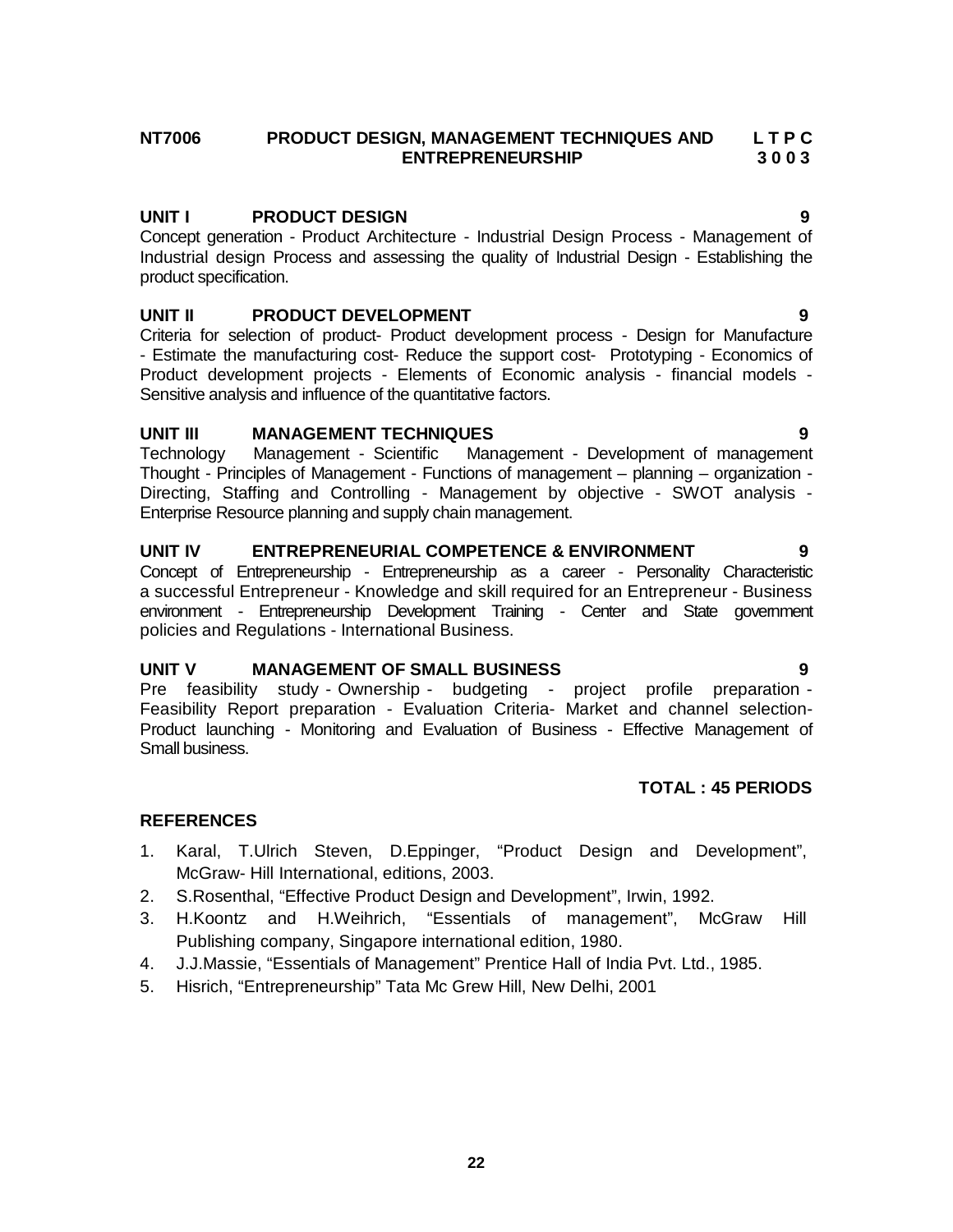# **UNIT I NANO CERAMICS 9**

Metal-Oxide or Metal-Ceramic composites, Different aspects of their preparation techniques and their final properties and functionality.

# **UNIT II METAL BASED NANOCOMPOSITES 9**

Metal-metal nanocomposites, some simple preparation techniques and their new electrical and magnetic properties.

# **UNIT III DESIGN OF SUPER HARD MATERIALS 9**

Super hard nanocomposites, its designing and improvements of mechanical properties.

# **UNIT IV NEW KIND OF NANOCOMPOSITES 9**

Fractal based glass-metal nanocomposites, its designing and fractal dimension analysis. Electrical property of fractal based nanocomposites. Core-Shell structured nanocomposites.

# **UNIT V POLYMER BASED NANOCOMPOSITES 9**

Preparation and characterization of diblock Copolymer based nanocomposites; Polymercarbon nanotubes based composites, their mechanical properties, and industrial possibilities.

# **TOTAL : 45 PERIODS**

### **REFERENCES**

- 1. Nanocomposites Science and Technology P. M. Ajayan, L.S. Schadler, P. V. Braun 2006.
- 2. Physical Properties of Carbon Nanotubes- R. Saito 1998.
- 3. Carbon Nanotubes (Carbon , Vol 33) M. Endo, S. Iijima, M.S. Dresselhaus 1997.
- 4. The search for novel, superhard materials- Stan Vepr¡ek (Review Article) JVST A, 1999
- 5. Electromagnetic and magnetic properties of multi component metal oxides, hetero
- 6. Nanometer versus micrometer-sized particles-Christian Brosseau,Jamal Ben, Youssef, Philippe Talbot, Anne-Marie Konn, (Review Article) J. Appl. Phys, Vol 93, 2003
- 7. Diblock Copolymer, Aviram (Review Article), Nature, 2002

# **NT7008 MEMS AND BIO MEMS L T P C**

# **UNIT I MEMS MICROFABRICATION 10**

Historical Development of Microelectronics, Evolution of Microsensors, Evolution of MEMS, Emergence of Micromachines, Modeling - Finite Element Analysis, CAD for MEMS, Fabrication – ALD, Lithography Micromachining, LIGA and Micro moulding, Saw-IDT Microsensor Fabrication, Packaging – Challenges, Types, Materials and Processes.

 **3 0 0 3**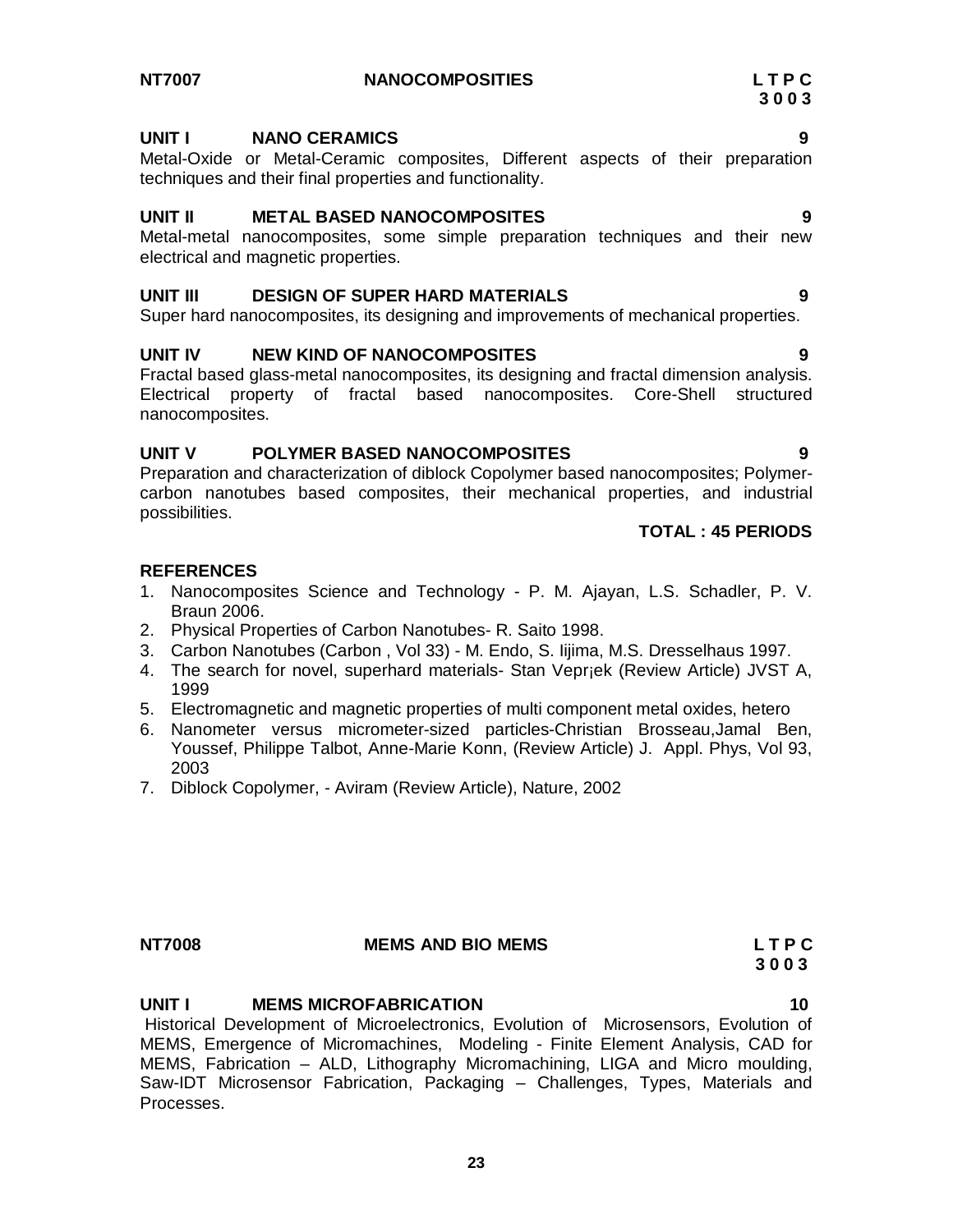# **UNIT II SCALING OF MEMS 9**

Introduction to Scaling Issues, Scaling effects on a cantilever beam, Scaling of electrostatic actuators, Scaling of thermal actuator, Scaling of Thermal Sensors, mechanics and electrostatistics. Influence of scaling on material properties.

# **UNIT III MICROSYSTEMS 10**

Microsensors, microaccelerometer, microfluidics, Mechanics for Microsystems design-Thermomechanics - fracture mechanics - thin film mechanics - Microfluid mechanics.

# **UNIT IV MATERIALS FOR MEMS 8**

Materials for MEMS and pro MEMS - silicon-metals and polymers - Substrate Materials for MEMS - Silicon-quartz – ceramics - Bulk metallic glasses - Sharp Memory alloys, Carbon based MEMS.

# **UNIT V COMMERCIAL AND TECHNOLOGICAL TRENDS 8**

Commercial trends in miniaturization – High density chip analysis - Micro accelerometers-micro resonators - lab-in-chip for DNA and protein analysis – Nano HPLC system-nano patches.

# **TOTAL : 45 PERIODS**

# **REFERENCES**

- 1. Marc Madou, Fundamentals of Microfabrication, CRC Press 1997.
- 2. MEMS and Microsystems design and manufacture, Tai-Ran Hsu,Tata Mc Graw Hill 2011.
- 3. Sergey Edward Lyshevski, Nano- and Microelectromechanical Systems, CRC Press 2000.
- 4. Vijay Varadan, Xiaoning Jiang, and Vasundara Varadan, Microstereolithography and other Fabrication Techniques for 3D MEMS*,* Wiley 2001*.*
- 5. Tai-Ran Hsu, MEMS and Microsystems: Design and Manufacture*,* McGraw-Hill 2001.
- 6. Ken Gilleo. MEMS/MOEMS Packaging: Concepts, Designs, Materials and Processes. McGraw-Hill, 2005.

| <b>NT7009</b> | <b>CHEMICAL NANOTECHNOLOGY</b> | LTPC |
|---------------|--------------------------------|------|
|               |                                |      |

# **UNIT I CHEMISTRY OF NANOPARTICLES 9**

Synthesis by Organic Molecule Templates – Molecular Self-Assembly – Spatially Constrained Synthesis – Biomimetic Synthesis – Oxide Nanoparticles – Particle size – Particle shape – Particle density – Composite structure – Pore structure – Surface modification of inorganic Nanoparticles by organic functional groups

# **UNIT II ADVANCED POLYMERIC MATERIALS 9**

Polymer chain statistics – Static light scattering – Polymer blends – High performance thermoplastics – Polymer material for photovoltaic applications – Synthetic biomedical polymers – Assembly of polymer – Nanoparticle composite material – Fabrication of polymer – Applications of polymers in catalysis.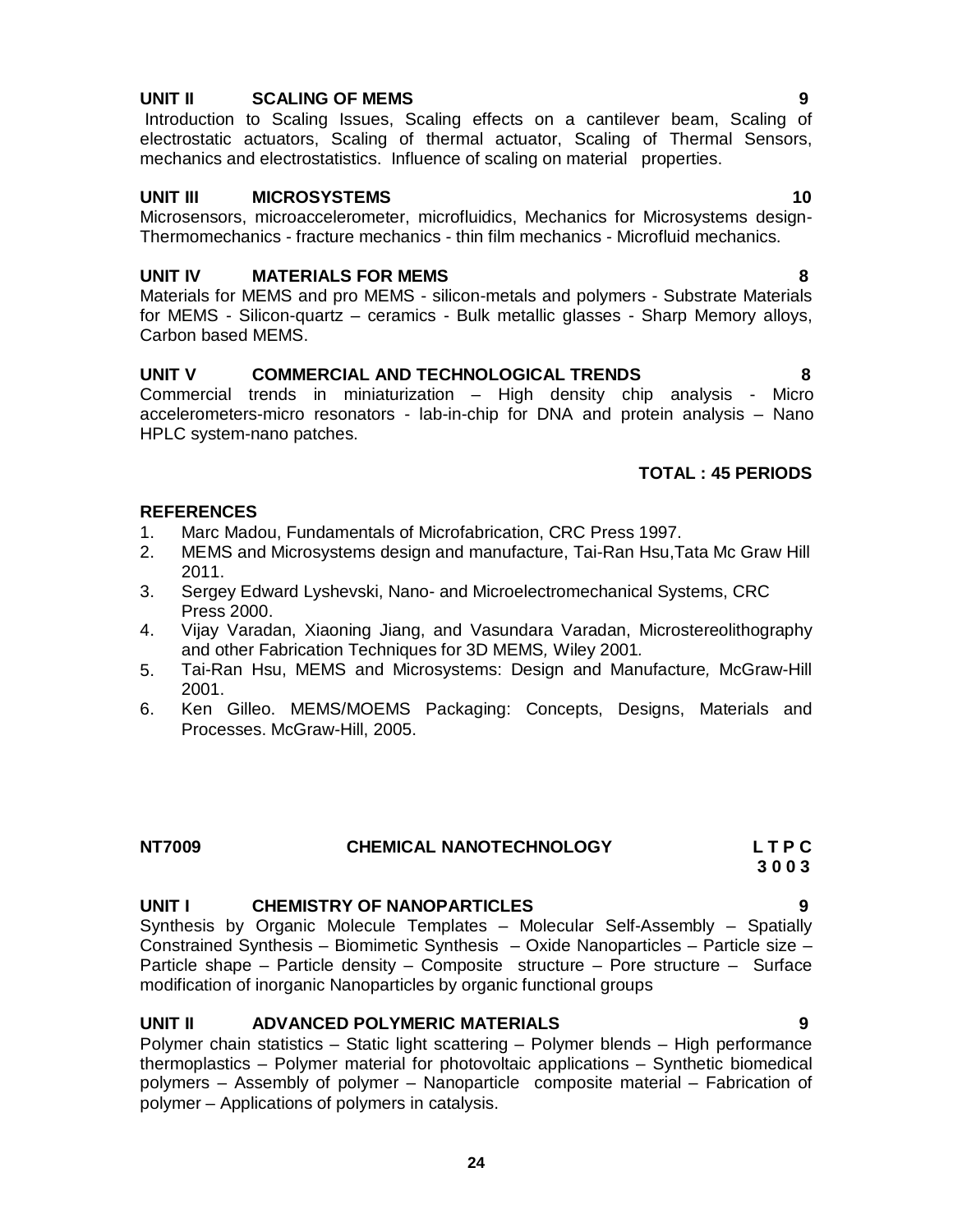# **UNIT III SUPRAMOLECULAR CHEMISTRY 9**

Catenanes and rotaxanes – Synthesis and uses as molecular switches – Dendrimers – Preparations – Classifications – Applications

# **UNIT IV NANOCATALYSIS 9**

Types of catalysis – Homogeneous, heterogeneous and biocatalysis – Catalysis by nanoparticles – Physical properties of free and supported nanoparticles – Reactivity of supported metal nanoparticles – Gold nanoparticles – Preparative methods and properties – Reactions – Water gas shift – vinyl acetate synthesis – hydrogenation – CO oxidation – Heck reaction – Commercial application**.**

# **UNIT V ELECTROCHEMISTRY OF NANOMATERIALS 9**

Electrochemistry of Semiconductor Nanostructures, Nanostructured Metal Oxide Films – Electrochemistry with Nanoparticles – Preparation of Nanostructures, Electrochemistry with Metallic Nanoparticles – Monolayer protected nanoclusters, Nanoelectrode Ensembles, Single Electron Events, Probing Nanoparticles using Electrochemistry Coupled with Spectroscopy

# **TOTAL : 45 PERIODS**

# **REFERENCES**

- 1. M. Hosokawa, K. Nogi, M.Y. Naito Y,"Nanoparticle Technology Handbook" Vol. I, Elsevier, 2007
- 2. B. Pignataro "Tomorrow's Chemistry Today, Concepts in Nanoscience, Organic Materials and Environmental Chemistry", Wiley-Vch Verlag GmbH, 2008.
- 3. C.E. Carraher, R.B. Seymour, "Polymer Chemistry", CRC / Taylor and Francis, 2008
- 4. C.N.R. Rao, A. Muller, A.K. Cheetham, "The Chemistry of Nanomaterials: Synthesis, Properties and Applications", Wiley-Vch Verlag GmbH, 2004
- 5. G.A. Ozin, A.C. Aresenault, "Nanochemistry: A Chemical Approach to Nanomaterials", RSC Publishing, 2005.
- 6. C. Brechignac, P. Houdy, M. Lahmani "Nanomaterials and Nanochemistry", Springer-Verlag, 2007

# **NT7010 NANOPARTICLES AND MICROORGANISMS L T P C BIONANOCOMPOSITES 3 0 0 3**

# **UNIT I MICROORGANISMS FOR SYNTHESIS OF NANOMATERIALS 8**

Natural and artificial synthesis of nanoparticles in microorganisms; Use of microorganisms for nanostructure formation, Testing of environmental toxic effect of nanoparticles using microorganisms;

# **UNIT II NANOCOMPOSITE BIOMATERIALS 9**

Natural nanocomposite systems as spider silk, bones, shells; organic-inorganic nanocomposite formation through self-assembly. Biomimetic synthesis of nanocomposite material; Use of synthetic nanocomposites for bone, teeth replacement.

# **UNIT III NANOBIO SYSTEMS 10**

Nanoparticle-biomaterial hybrid systems for bioelectronic devices, Bioelectronic systems based on nanoparticle-enzyme hybrids; nanoparticle based bioelectronic biorecognition events. Biomaterial based metallic nanowires, networks and circuitry. DNA as functional template for nanocircuitry; Protein based nanocircuitry; Neurons for network formation.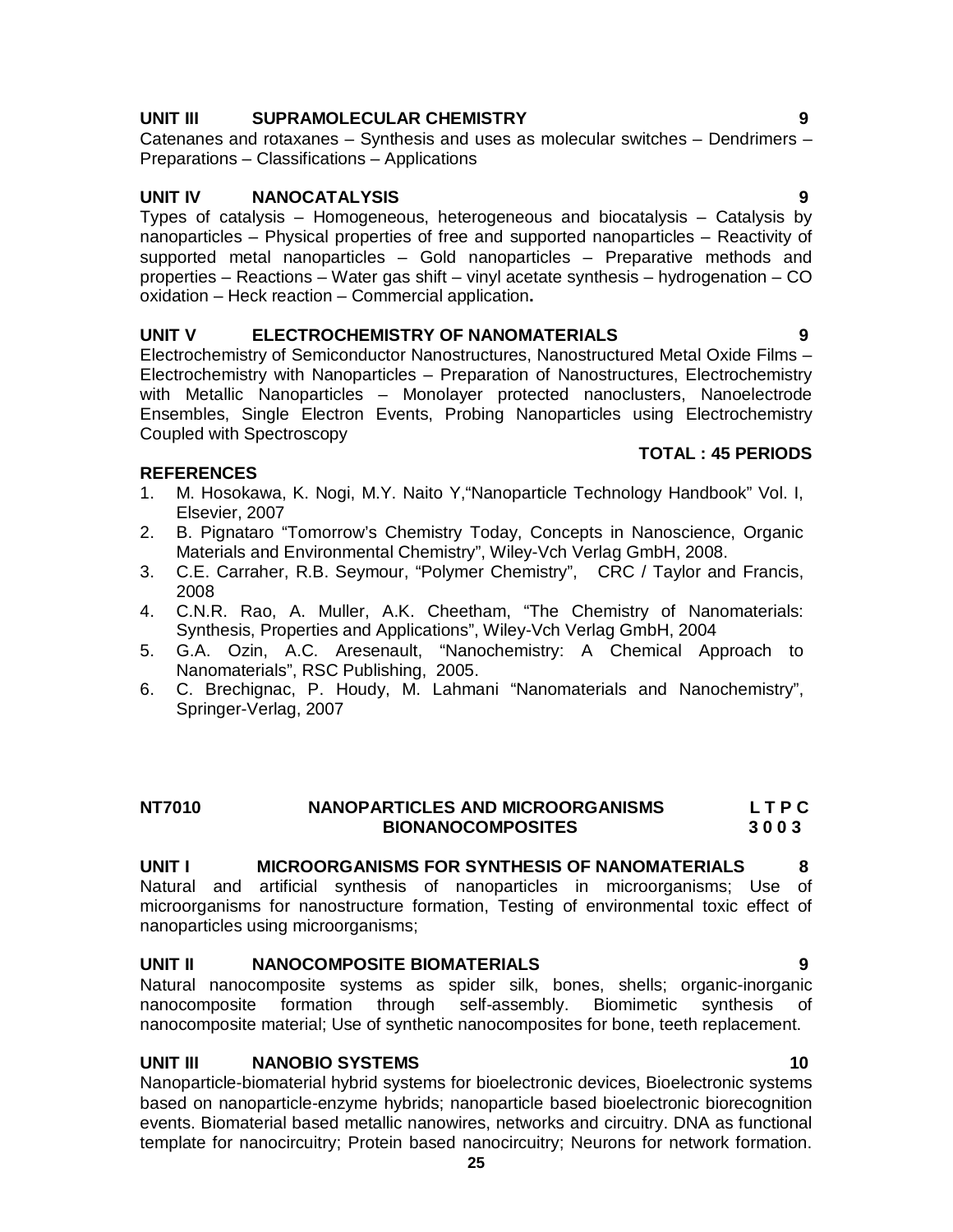DNA nanostructures for mechanics and computing and DNA based computation; DNA based nanomechanical devices. Biosensor and Biochips.

# **UNIT IV NANOPARTICLES AND NANO DEVICES 9**

Targeted, non-targeted delivery; controlled drug release; exploiting novel delivery routes using nanoparticles; gene therapy using nanoparticles; Nanostructures for use as antibiotics; Diseased tissue destruction using nanoparticles;

# **UNIT V TISSUE ENGINEERING 9**

Major physiologic systems of current interest to biomedical engineers: cardiovascular, endocrine, nervous, visual, auditory, gastrointestinal, and respiratory. Useful definitions, The status of tissue engineering of specific organs, including bone marrow, skeletal muscle, and cartilage. Cell biological fundamentals of tissue engineering.

# **REFERENCES**

- 1. Bionanotechnology: Lessons from Nature by David S. Goodsell, 2004.
- 2. Nanomedicine, Vol. IIA: Biocompatibility by Robert A. Freitas, 2003.
- 3. Handbook of Nanostructured Biomaterials and Their Applications in Nanobiotechnology - Hari Singh Nalwa 2005.
- 4. Nanobiotechnology; ed. C.M.Niemeyer, C.A. Mirkin 2006.
- 5. Nanocomposite Science & Technology Ajayan, Schadler & Braun 2003.

# **NT7011 OPTICAL PROPERTIES OF NANOMATERIALS, L T P C NANOPHOTONICS AND PLASMONICS 3 0 0 3**

# **UNIT I METAL NANOPARTICLES 8**

Metal Nanoparticles, Alloy Nanoparticles, Stabilization in Sol, Glass, and other media, Change of bandgap, Blueshift, Colour change in sol, glass, and composites, Plasmon Resonance.

# **UNIT II SEMICONDUCTOR NANOPARTICLES – APPLICATIONS 10**

Optical luminescence and fluorescence from direct, bandgap semiconductor nanoparticles, surface-trap passivation in core-shell nanoparticles, carrier injection, polymer-nanoparticle LED's and solar cells, electroluminescence; barriers to nanoparticle lasers; doping nanoparticles, Mn-ZnSe phosphors; light emission from indirect semiconductors, light emission from Si nanodots.

# **UNIT III PHYSICS OF LINEAR PHOTONIC CRYSTALS 8**

Maxwell's Equations, Bloch's Theorem, Photonic Band Gap and Localized Defect States, Transmission Spectra, Nonlinear Optics in Linear Photonic Crystals, Guided Modes in Photonic Crystals Slab

# **UNIT IV PHYSICS OF NONLINEAR PHOTONIC CRYSTALS 9**

1-D Quasi Phase Matching, Nonlinear Photonic Crystal Analysis, Applications of Nonlinear Photonic Crystals Devices, Materials: LiNbO<sub>3</sub>, Chalcogenide Glasses, etc, Wavelength Converters, etc

# **UNIT V ELEMENTS OF PLASMONICS 10**

Plasmonics, merging photonics and electronics at nanoscale dimensions, single photon transistor using surface plasmon, nanowire surface plasmons-interaction with matter, single emitter as saturable mirror, photon correlation, and integrated systems. All optical modulation by plasmonic excitation of quantum dots, Channel plasmon-polariton guiding

**TOTAL : 45 PERIODS**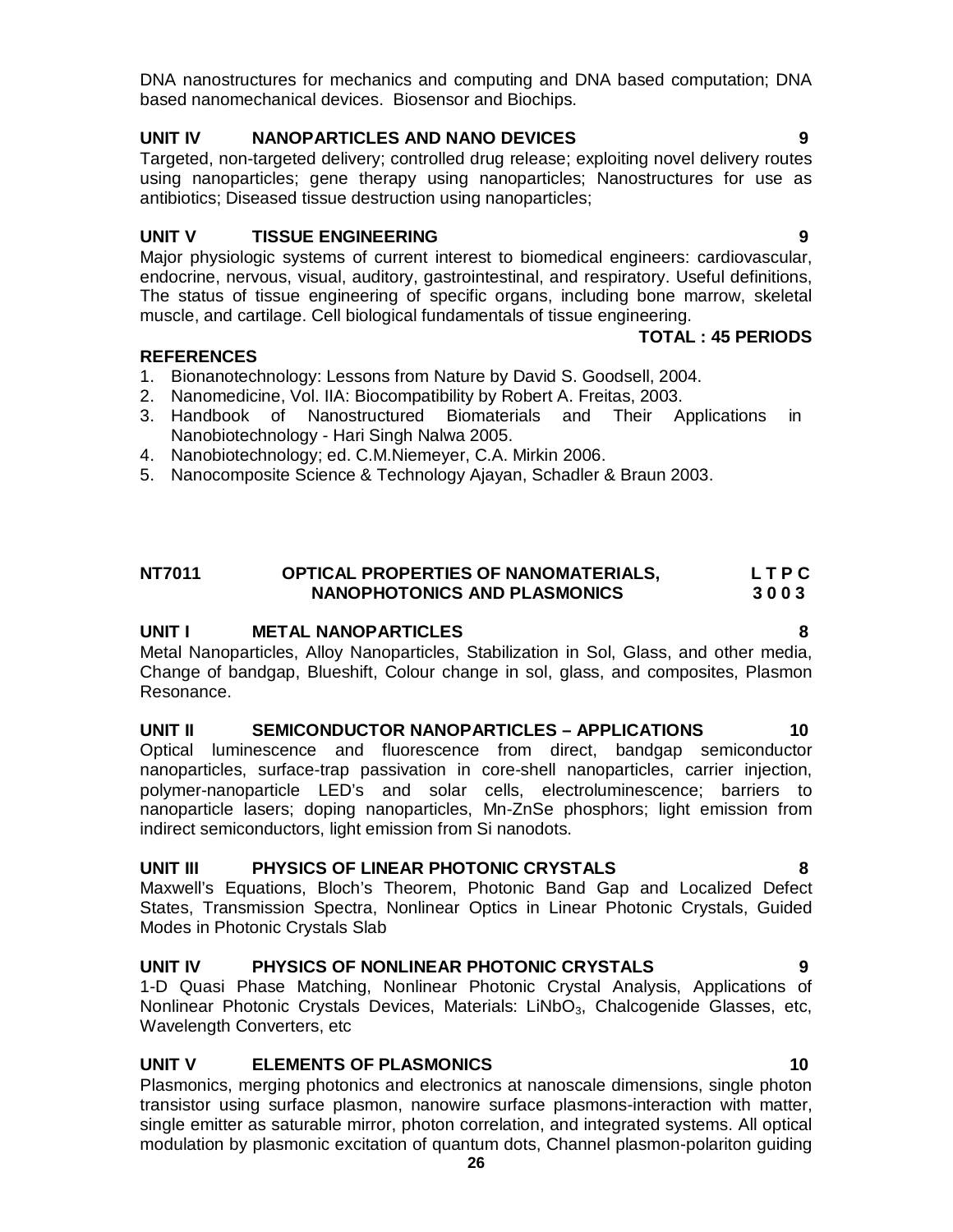by subwavelength metal grooves, Near-field photonics: surface plasmon polaritons and localized surface plasmons, Slow guided surface plasmons at telecom frequencies.

# **TOTAL : 45 PERIODS**

- 1. Springer Handbook of Nanotechnology by Bharat Bhushan 2004.
- 2. Encyclopedia of Nanotechnology- Hari Singh Nalwa 2004.
- 3. The Handbook of Photonics By Mool Chand Gupta, John Ballato 2007
- 4. Nanotechnology for Microelectronics and Optoelectronics J. M. Martinez-art,Raúl J. Martín-Palma, Fernando Agullo-Rueda 2006
- 5. Nanoplasmonics, From fundamentals to Applications vol 1 & 2- S. Kawata & H. Masuhara 2006.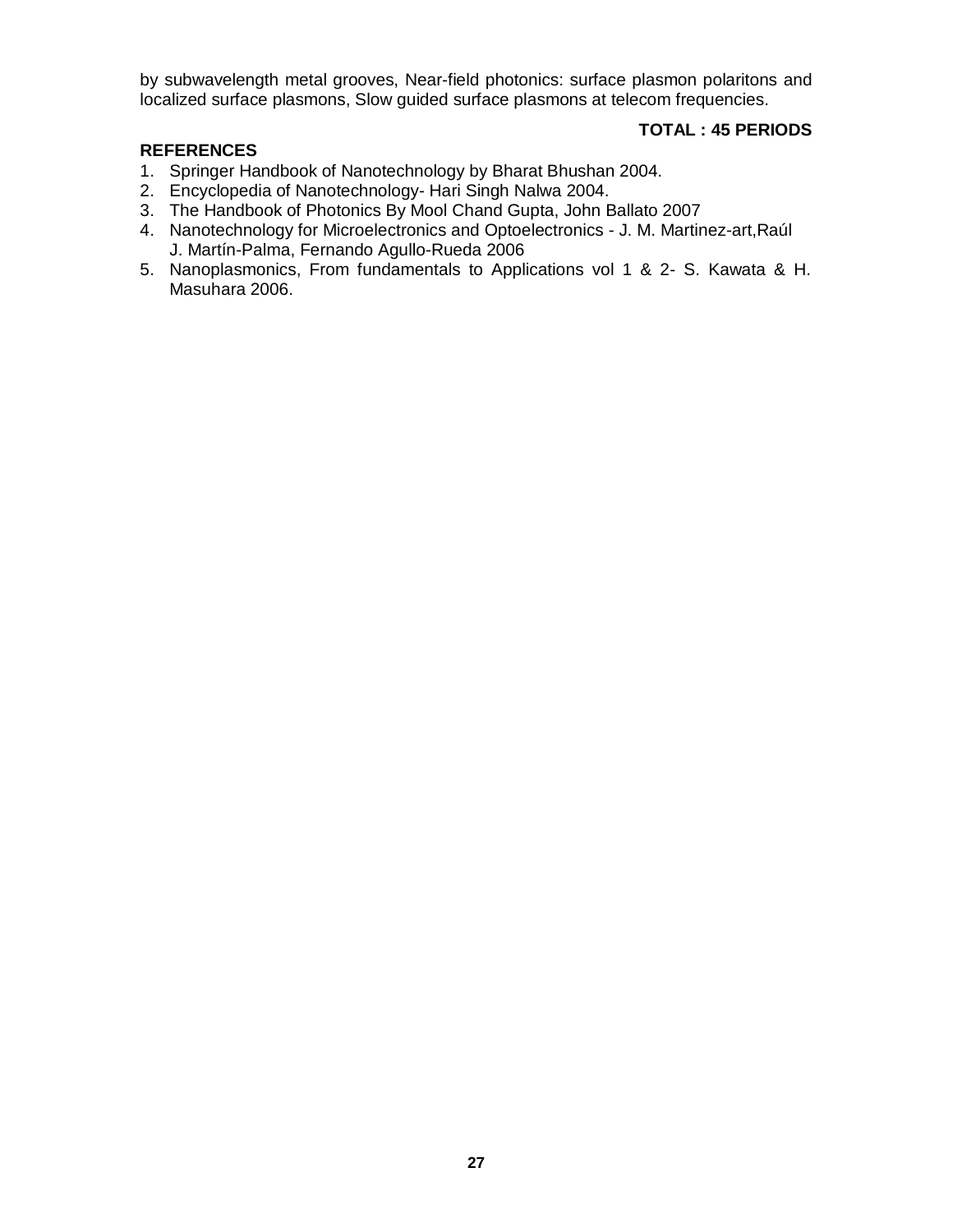# **UNIT I THEORY OF ADVANCED DRUG DELIVERY 10**

Fundamentals of Nanocarriers - Size, Surface, Magnetic and Optical Properties, Pharmacokinetics and Pharmacodynamics of Nano drug carriers. Critical Factors in drug delivery. Transport of Nanoparticles - In Vitro and Ex Vivo Models.

# **UNIT II POLYMERS 8**

Dendrimers- Synthesis -Nanoscale containers- Dendritic Nanoscafold systems-Biocompatibility of Dendrimers, Gene transfection. pH based targeted delivery- chitosan and alginate. Copolymers in targeted drug delivery- PCL,PLA, PLGA.

# **UNIT III LIPID BASED NANOCARRIERS 9**

Liposomes, niosomes and solid lipid nanoparticles. Ligand based delivery by liposomes. Cubosomes.

# **UNIT IV MICROBES AND ANTIBODY BASED NANOCARRIERS 9**

Bacterial dependent delivery of vaccines. Drug delivery and subcellular targeting by virus, Drug packaging and drug loading. Delivery of therapeutics by antibodies and antibody-bioconjugates.

# **UNIT V SITE SPECIFIC DRUG DELIVERY 9**

Concepts and mechanism of Site specific drug delivery- Microneedles, Micropumps, microvalves. Implantable microchips.

# **REFERENCES**

- 1. Drug Delivery: Engineering Principles for Drug Therapy, M. Salzman, Oxford University Press, 2001.
- 2. Drug Delivery and Targeting, A.M. Hillery, CRC Press, 2002.
- 3. Drug Delivery: Principles and Applications, B. Wang, Wiley Intersceince, 2005.
- 4. Nanoparticle Technology for Drug Delivery, Ram B. Gupta, Uday B. Kompella Taylor & Francis, 2006

**NT7013 BIOMOLECULAR MACHINES L T P C**

**UNIT I 9** Characterization of molecular machine - energy supply - chemical fuels- molecular shuttle-electrochemical energy - molecular machines powered by light energy: molecular switching-chemical switching and electrochemical switching.

 **3 0 0 3**

# **UNIT II 9**

Biomolecular machines:Transcription, translation and replication processes at single molecule level – initiation and force control of biological processesand real-time dynamics – active transport by biological motors – mechanism, dynamics and energetic of kinesin, myosin, dyneins and ATP synthesis.

# **TOTAL : 45 PERIODS**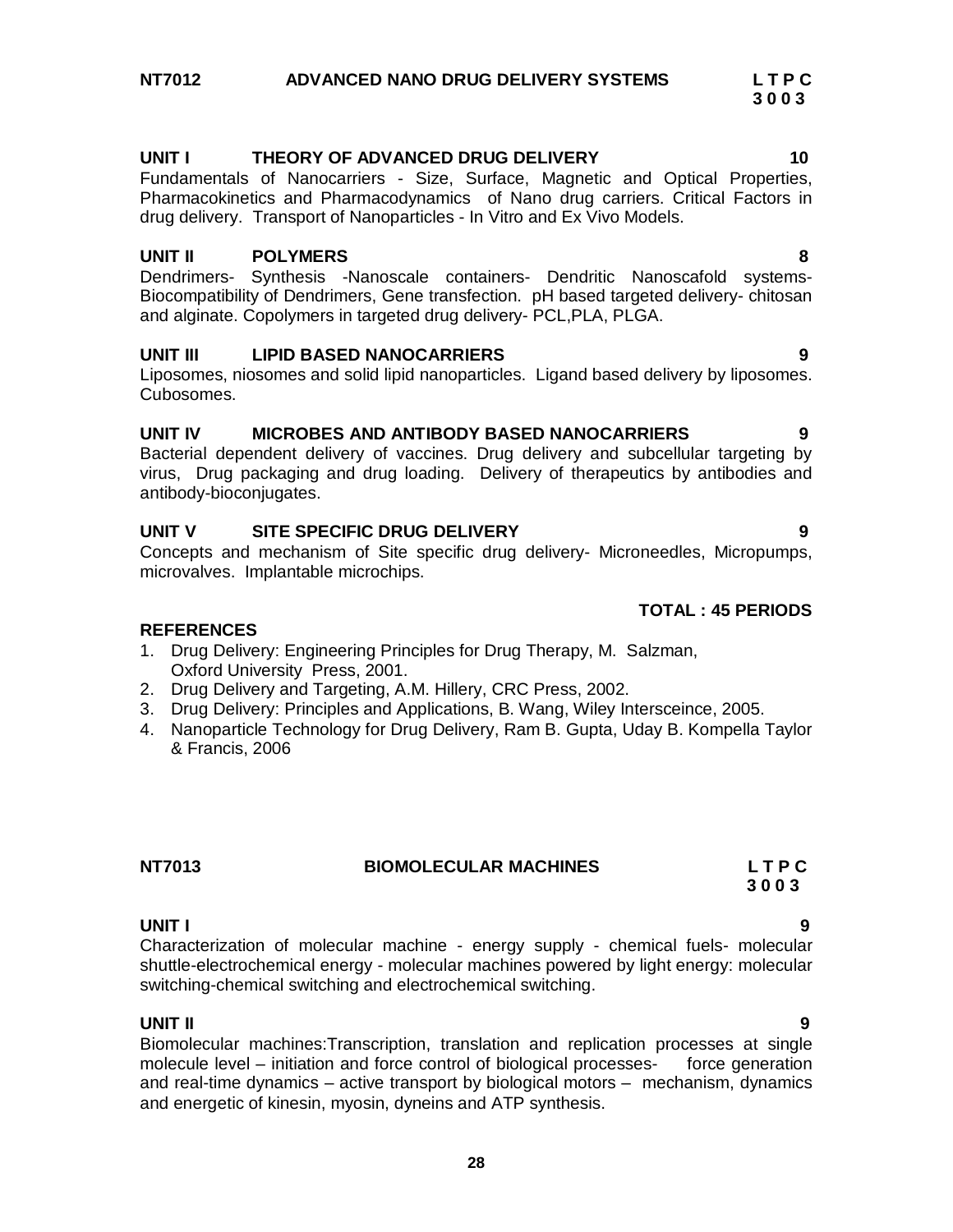# **29**

# **UNIT III 9**

# Self-assembled-nanoreactors - molecular nanoreactors-covalent system-nano covalent system-macro molecular nanoreactions micelles and polymers–biomacro molecular nanoreactions-Protein cages-viruses- rod shaped and cage structured.

**UNIT IV 9** Memories Logic Gates–Multistate–Mukltifunctional Systems systems.

# **UNIT V 9**

Fabrication and patterning of nanoscale device.

# **TOTAL : 45 PERIODS**

# **REFERENCES**

- 1. Molecular Devices and Machines: A Journey into the Nanoworld, V. Balazani, Wiley – VCH, 2003.
- 2. Molecular Motors*,* M. Schilva, Wiley,VCH. 2005.

# **3 0 0 3 UNIT I 9**

Protein based biosensors – nano structure for enzyme stabilization – single enzyme nano particles – nano tubes microporus silica – protein based nano crystalline Diamond thin film for processing.

**NT7014 BIOSENSORS L T P C**

# **UNIT II 9**

DNA based biosensor- heavy metal complexing with DNA and its determination water and food samples – DNA zymo Biosensors.

# **UNIT III 9**

Detection in Biosensors - fluorescence - absorption – electrochemical. Integration of various techniques – fiber optic Biosensors.

# **UNIT IV 9**

Fabrication of biosensors- techniques used for microfabrication -microfabrication of electrodes-on chip analysis.

**UNIT V 9** Future direction in biosensor research- designed protein pores-as components of biosensors- Moleculardesign-Bionanotechnology for cellular biosensing-Biosensors for drug discovery – Nanoscale biosensors.

# **TOTAL : 45 PERIODS**

- 1. Biosensors: A Practical Approach, J. Cooper & C. Tass, Oxford University Press, 2004.
- 2. Nanomaterials for Biosensors, Cs. Kumar, Wiley VCH, 2007.
- 3. Smart Biosensor Technology, G.K. Knoff, A.S. Bassi, CRC Press, 2006.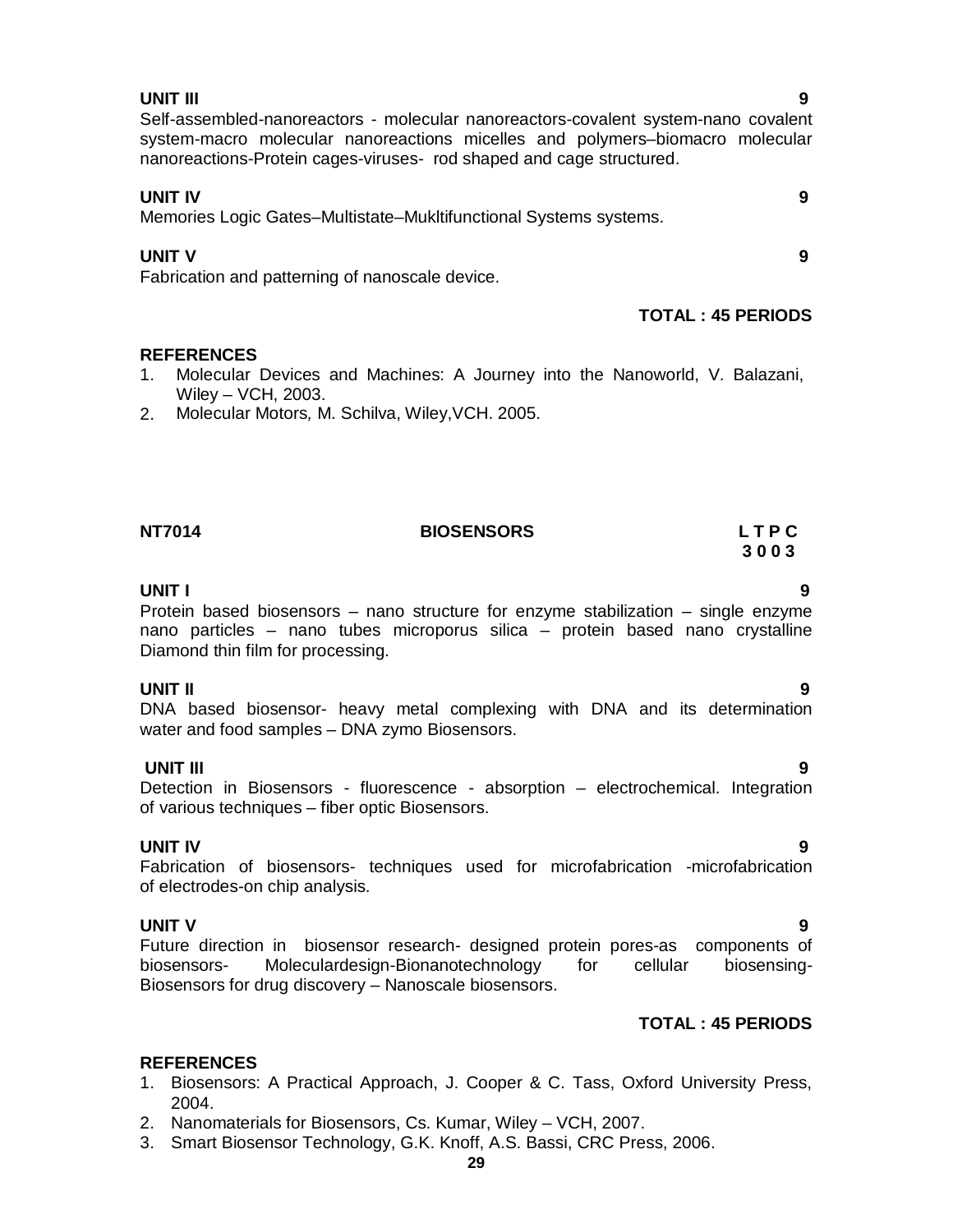# **NT7015 BIOPHOTONICS L T P C**

# **UNIT I 9**

Interaction of light with cells, tissues, non-linear optical processes with intense laser beams, photo-induced effects in biological systems.

**UNIT II 9** Imaging techniques: Light microscopy, wide-field, laser scanning, confocal, multiphoton, fluorescence lifetime imaging, FRET imaging, Frequency-Domain lifetime imaging. Cellular Imaging, Imaging of soft and hard tissues and other biological structures.

**UNIT III 9** Single molecule spectroscopy: UV-VIS spectroscopy of biological systems, single molecule spectra and characteristics – IR and Raman spectroscopy and Surface Enhanced Raman Spectroscopy for single molecule applications.

**UNIT IV 9** Optical Force Spectroscopy: Generation optical forces – Optical trapping and manipulation of single molecules and cells in optical confinement - Laser trapping and dissection for biological systems - single molecule biophysics, DNA protein interactions.

# **UNIT V 9**

Biosensors, fluorescence immuoassay, flow cytometry, Fluorescence correlation spectroscopy, Fluorophores as cellular and molecular tags.

# **REFERENCES**

- 1. Laser Tweezers in Cell Biology in Methods in Cell Biology, Vol.55, Michael P. Sheetz (Ed.), Academic Press 1997.
- 2. P.N. Prasad, Introduction to Biophotonics, John-Wiley, 2003.
- 3. G. Marriot & I. Parker, Methods in Enzymology, Vol.360,2003.
- 4. G. Marriot & I. Parker, Methods in Enzymology, Vol.361,2003.

# **NT7016 NANOTOXICOLOGY L T P C**

# **UNIT I INTRODUCTION TO TOXICOLOGY 9**

Concept of Toxicology-Types of toxicity based on route of entry, nature of the toxin. Toxicodynamics–Dose vs Toxicity Relationships. Toxicokinetics – ADME, LADMET hypothesis. Genotoxicity and carcinogenicity – Mechanisms and Tests. Organ toxicity – Respiratory**,** dermal, hepato, neuro and nephro.

# **UNIT II NANOTOXICOLOGY 10**

Characteristics of Nanoparticles that determine Potential Toxicity. Bio-distribution of nanoparticles. Interation of Nanoparticles with Biomembrane and genes. Evaluation of Nanoparticle transfer using placental models. Nanomaterial toxicity – Pulmonary**,**  dermal, hepato, neuro, ocular and nephro; Estimation of Nanoparticle Dose in Humans. In vitro toxicity studies of ultrafine diesel exhaust particles; Toxicity studies of carbon nanotubes

# **TOTAL : 45 PERIODS**

# **3 0 0 3**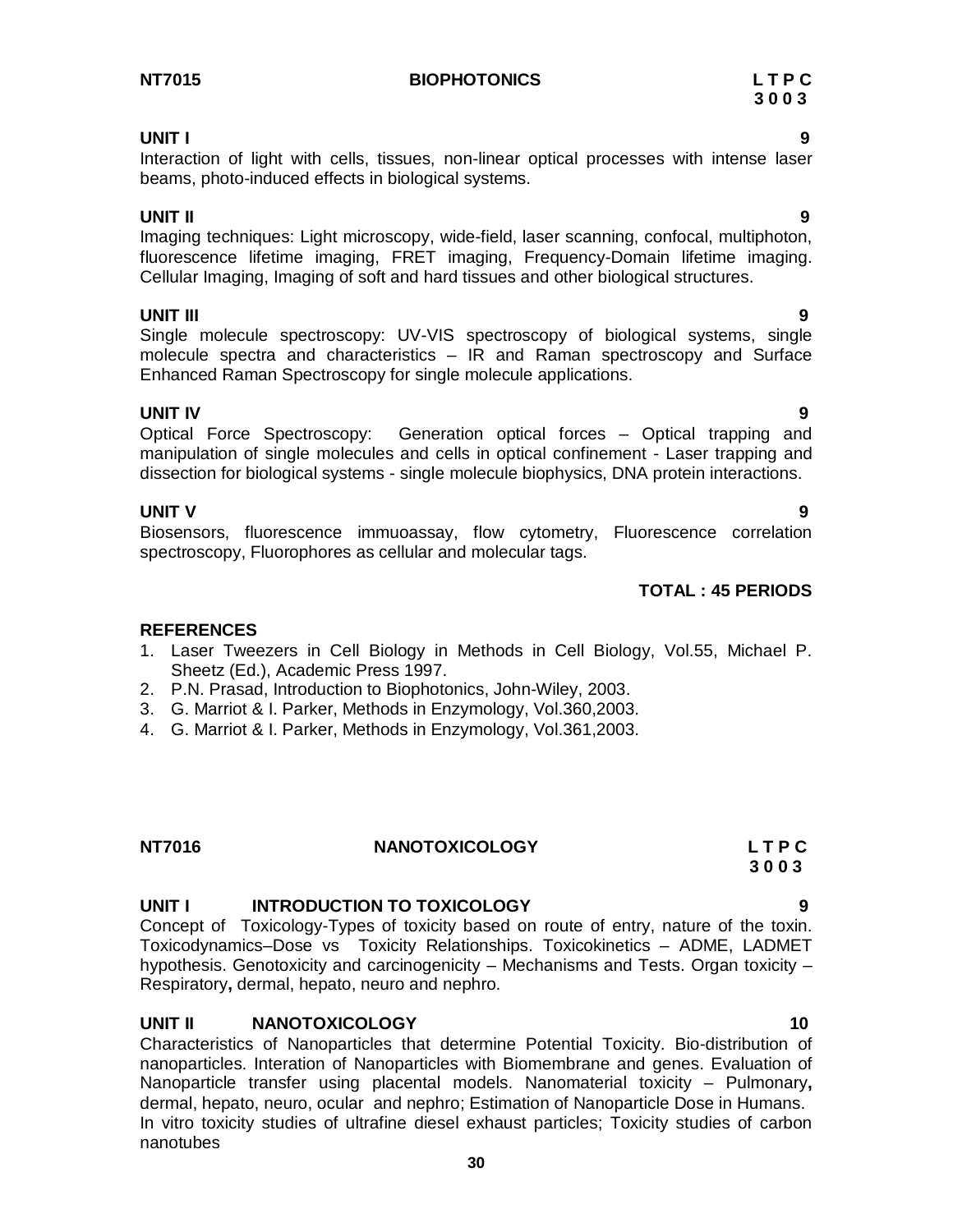# **UNIT III PROTOCOLS IN TOXICOLOGY STUDIES 9**

Methods for toxicity assessment – Cyto, Geno, hepato, neuro, nephrotoxicity. Assessment of toxicokinetics. Assessment of oxidative stress and antioxidant status.

# **UNIT IV ANIMAL MODELS 9**

Types, species and strains of animals used in toxicity studies. Dosing profile for animal models. Studies on toxicology, pathology and metabolism in mouse and rat. Laws and Regulations Governing Animal Care and Use in Research.

# **UNIT V RISK ASSESSMENT AND EXECUTION 8**

Risk assessment of Nanoparticle exposure. Prevention and control of nanopaticles exposure. Regulation and recommendations.

# **TOTAL : 45 PERIODS**

# **REFERENCES**

- 1. John H. Duffus, Howard G. J. Worth, 'Fundamental Toxicology', The Royal Society of Chemistry 2006.
- 2. Nancy A. Monteiro-Riviere, C. Lang Tran., 'Nanotoxicology: Characterization, Dosing and Health Effects',Informa Healthcare publishers, 2007.
- 3. Lucio G. Costa, Ernest Hodgson, David A. Lawrence, Donald J. Reed,William F. Greenlee, 'Current Protocols in Toxicology', John Wiley & Sons, Inc. 2005.
- 4. Shayne C. Gad, 'Animal models in toxicology', Taylor & Francis Group, LLC 2007.
- 5. P. Houdy, M. Lahmani, F. Marano, 'Nanoethics and Nanotoxicology', Springer-Verlag Berlin Heidelberg 2011.
- 6. A Reference handbook of nanotoxicology by M.ZafarNyamadzi 2008.
- 7. Andreas Luch, 'Molecular, Clinical and Environmental Toxicology Volume 2: Clinical Toxicology', BirkhauserVerlag AG 2010.

# **BY7022 NANOBIOTECHNOLOGY L T P C**

# **3 0 0 3**

# **OBJECTIVES**

The 'Nanobiotechnology' course aims to provide fundamental concepts of nanotechnology and advanced knowledge on th e application of nanotechnology to biological sciences including nanomedicine.

# **OUTCOMES**

The students would have learned the physicochemical properties of nanomaterials; the unique changes that happen at nanoscale; nanoscale view of the natural biomolecular processes; synthesis, modification, and characterization of naomaterials; and application of naomaterials to biological problems including nanomedicine.

# **UNIT I NANOSCALE AND NANOBIOTECHNOLOGY 6**

Introduction to Nanoscience and Nanotechnology; Milestones in Nanotechnology; Overview of Nanobiotechnology and Nanoscale processes; Physicochemical properties of materials in Nanoscales.